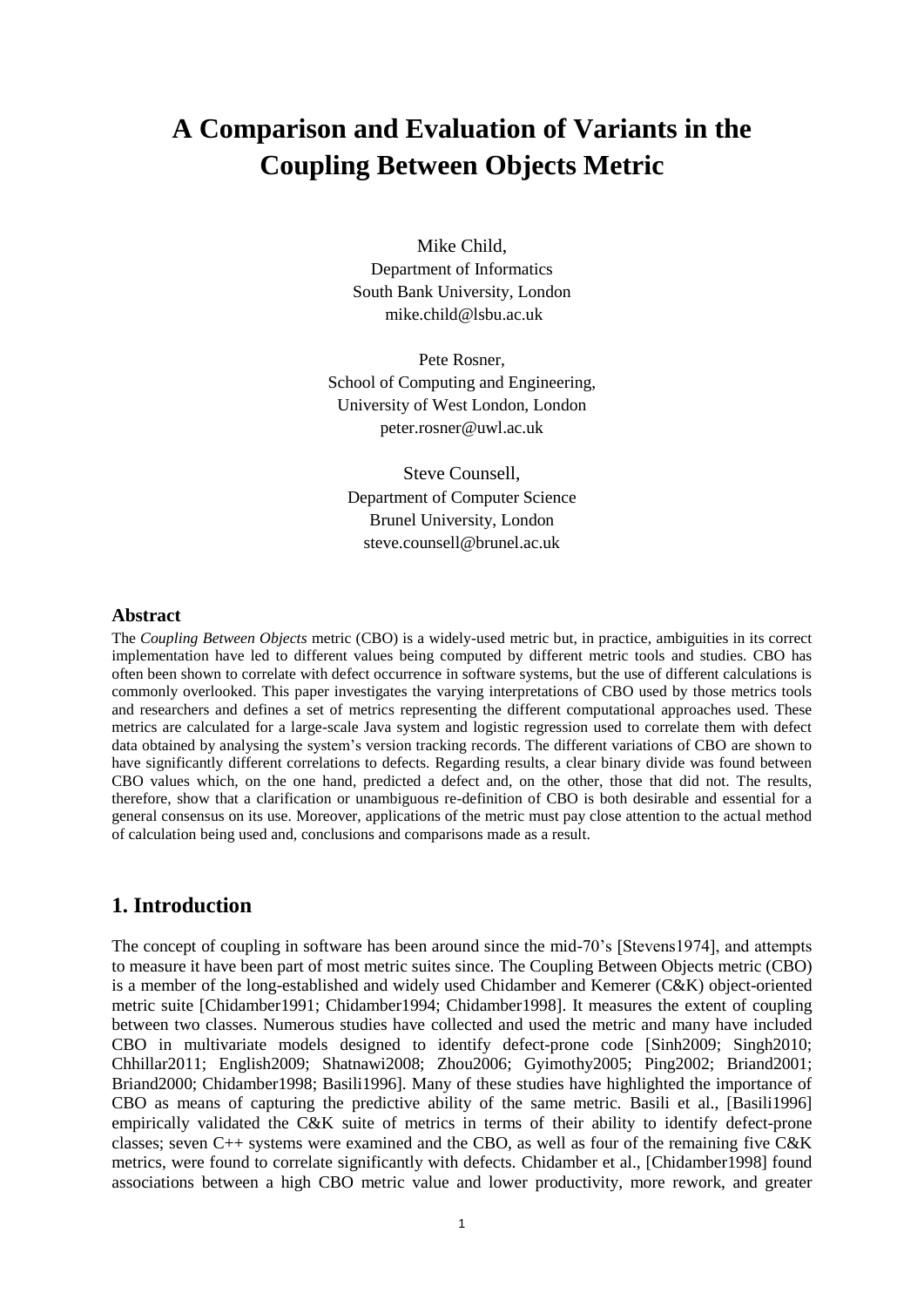design effort. The study by Gyimothy et al., [Gyimothy2005] collected the number of defects found and corrected in each class of the Bugzilla database and attempted to find associations with the C&K metrics. Many of the C&K metrics were found to be positively correlated with defects, but the CBO metric was the best at predicting the defect-proneness of classes. Wilkie et al., [Wilkie2000] identified CBO to be an accurate predictor of changes to classes through a study of commercial  $C_{++}$  application over a period of two and a half years.

Despite these and many other studies, CBO's definition still requires interpretation in to implement it practically, and this has resulted in different metrics tools producing different values in its calculation. We assess some of these tools in Section 3.1. While in themselves, most of these studies have contributed to a strong body of knowledge about coupling and systems in general, the implication of using different interpretations of the metric is that the results from those studies cannot simply be combined into a single body of evidence for a specific purpose. The study by Briand et al., [Briand1999] provided a detailed breakdown of the different ways in which coupling could be measured and interpreted (CBO featuring highly). The paper highlighted the need for consistency in empirical studies where CBO was used. Multiple variations in coupling metrics exist. From an academic stance, therefore, if inclusion or exclusion of certain program traits leads to different end values of the CBO, then we can no longer generalise our results concerning the link between CBO and software quality with total confidence. Furthermore, from a software developer perspective, metric tools to inspect the systems under development may each produce different results; the implication of this is that it is not feasible to make totally informed decisions on refactoring and reengineering, for example. This paper seeks to investigate the effects of this ambiguity in practice and, particularly, the impact it might have on CBO's capacity for identifying defect-prone code. We use a set of collected metrics representing the different computational definitions of CBO in the literature as a basis of our study. These metrics were calculated for a single, large-scale Java system using a bespoke tool [Rosner2014] and logistic regression then used to correlate them with defect data obtained from the system's version tracking records. Regarding results, the different variations of CBO were shown to have significantly different correlations to defects. In particular, the metrics can be divided into two groups: those that had a noticeably higher odds ratio and goodness of fit and those that had low values; put another way, there are those that exhibit a predictive property and those that do not.

The study presented seeks to highlight the variations between the versions of CBO; further studies are needed to firstly, validate previous empirical studies using the CBO and secondly, assess the extent of the threat to external validity posed as a result. That the study of one system showed such variations in the CBO values returned is worrying, and, it is this concern that is the real message of the work. We also accept that the definition of CBO counts both forward and backward links as one value, thus making no distinction between links. The view of Kitchenham [Kitchenham2010] is that the CBO metric is flawed as a result because it treats backwards links in the same way as forward links; a backward link may be more harmful than a forward link or *vice versa* regarding its propensity for defects. We do not seek to explore that issue in this paper. We are merely trying to show that the CBO, as we understand it, gives different values depending on the definition used whatever view of those definitions you have. A large number of studies have used CBO in the past twenty-five years (too many to be included in the reference list of this paper). We therefore see our study as worthwhile, even if you do not agree with the definition of CBO as being valid theoretically. Finally, a systematic mapping study of coupling and cohesion metrics was recently provided by Tiwari et al., [Tiwari2018]. The aim of the work was to map current state-of-the-art in OO coupling and cohesion metrics. Results from 137 identified studies revealed an interesting trend in keeping with our work. Most studies of coupling and cohesion were found to be evaluations of existing metrics or proposals of new ones; very few were based on experience of using metrics or proper validation of the metrics proposed. The work highlighted a key issue in the empirical world: a proliferation of definitions which need proper evaluation and assessment. A quote taken from Tiwari et al., regarding the current state in cohesion and coupling metrics highlights this point: ".....*some issues such as the lack of availability of information about the contextual usages of these metrics and their multiple interpretations by different researchers need to be resolved to establish the practical use of these metrics*".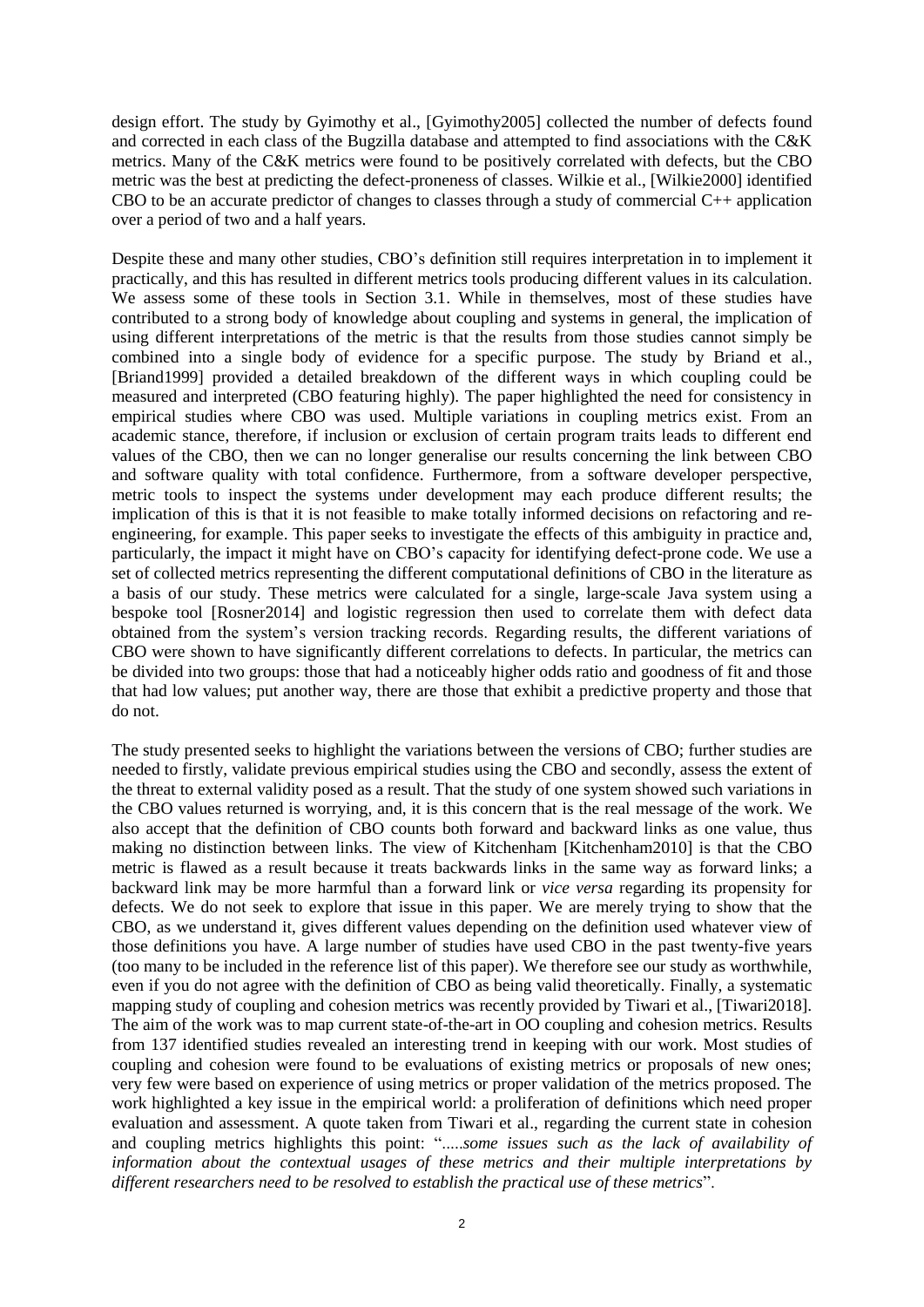In this paper, we explore variants in the CBO metric, but the same arguments could apply to all metrics. In fact, Landman et al. [Landman2014] explored the Cyclomatic Complexity metric [McCabe1976] and its perceived confounding relationship with lines of code; in a similar way, Arcelli et al., [Arcelli2011] undertook the same analysis for code smell detection tools and found that: "*comparing the tools is very difficult, and in some cases also using them is not very easy and immediate*". Finally, Jongeling et al. [Jongeling2017] carried out a study of sentiment analysis tools and found variations depending on the tool used. These studies demonstrate that we cannot make assumptions about two tools performing the same task providing consistent results; the question then arises "why would or should results be any different for CBO?" Of course, there is no reason why they should. Of the six C&K metrics, it is not unreasonable to suggest that CBO is more intuitively understood from a definition viewpoint than many of the other C&K metrics (e.g., the lack of cohesion in the methods of a class metric, (LCOM)); as such, it is at least therefore worthy of deeper study. The same could be said of many other OO metrics or indeed many other non-OO metrics.

We see the contents of this paper as following two phases and addressing two research questions.

Firstly, what are the different variants of CBO found in currently available tools and the literature this is addressed in Section 3. The research question posed in this section essentially asks: '*How do the different tools that collect CBO define the metric* (Section 3.1) *and how do prominent studies of the CBO report its measurement* (Section 3.2)?' This inevitably and through necessity leads to a statement of the different forms of coupling (Section 3.3) and, for the next stage of our analysis, a statement of the metric variations (Section 3.4) that we empirically evaluate (in Section 4). The means by which we answer the research question is from a thorough literature survey of the CBO of the tools used and studies reporting CBO results; it is the knowledge and understanding that this survey gives us which provides for the work described in Sections 3.3 and 3.4.

Secondly, what is the impact of the identified CBO-variants on the previously reported relation between CBO and defects - this is addressed in Section 4). The research question posed in this section essentially asks: '*How do the definitions of CBO established in Sections 3.3 and 3.4 perform in terms of their predictive capability when we collect those variations as an independent variable and defects as the dependent variable across an open-source system?*' Section 4 therefore comprises three essential sections: the systems under study (Section 4.1), the methodology adopted (Section 4.2) and the results generated (Section 4.3). This analysis allows us to draw conclusions and provide insights into these differences and the implications for differences in both the tools that collect CBO and the different ways of measuring CBO. The remainder of the paper is arranged as follows. We first detail the research context for the paper (Section 2). In Section 3, we describe aspects of CBO's definition that require interpretation, a survey of the definitions of CBO given in the documentation of Java metric tools and literature and a definition of the CBO variations we use. Section 4 provides study details including the system studied, the methodology adopted and the results of the study based on the Eclipse project and the defect prediction data. We raise a number of discussion points and threats to validity in Section 5, before concluding and pointing to future work (Section 6).

# **2. Research context**

The CBO metric was proposed and defined in two revisions by C&K in 1991 and 1994 [Chidamber1991; Chidamber1994], respectively. Essentially, it is a count of the number of unique classes that any given class is coupled to by at least one member access (e.g., a method call or a field access). Although the C&K definitions state that classes are coupled only if they "affect the history" of one another, this is clarified as meaning the "usage history" and does not require that internal state is modified as a result of the access involved. The 1991 version of CBO, which, henceforward, we will refer to as CK1, excluded coupling within an inheritance hierarchy (i.e., couples to ancestor and descendent classes were excluded) while the 1994 revision (henceforward CK2) removed this rule.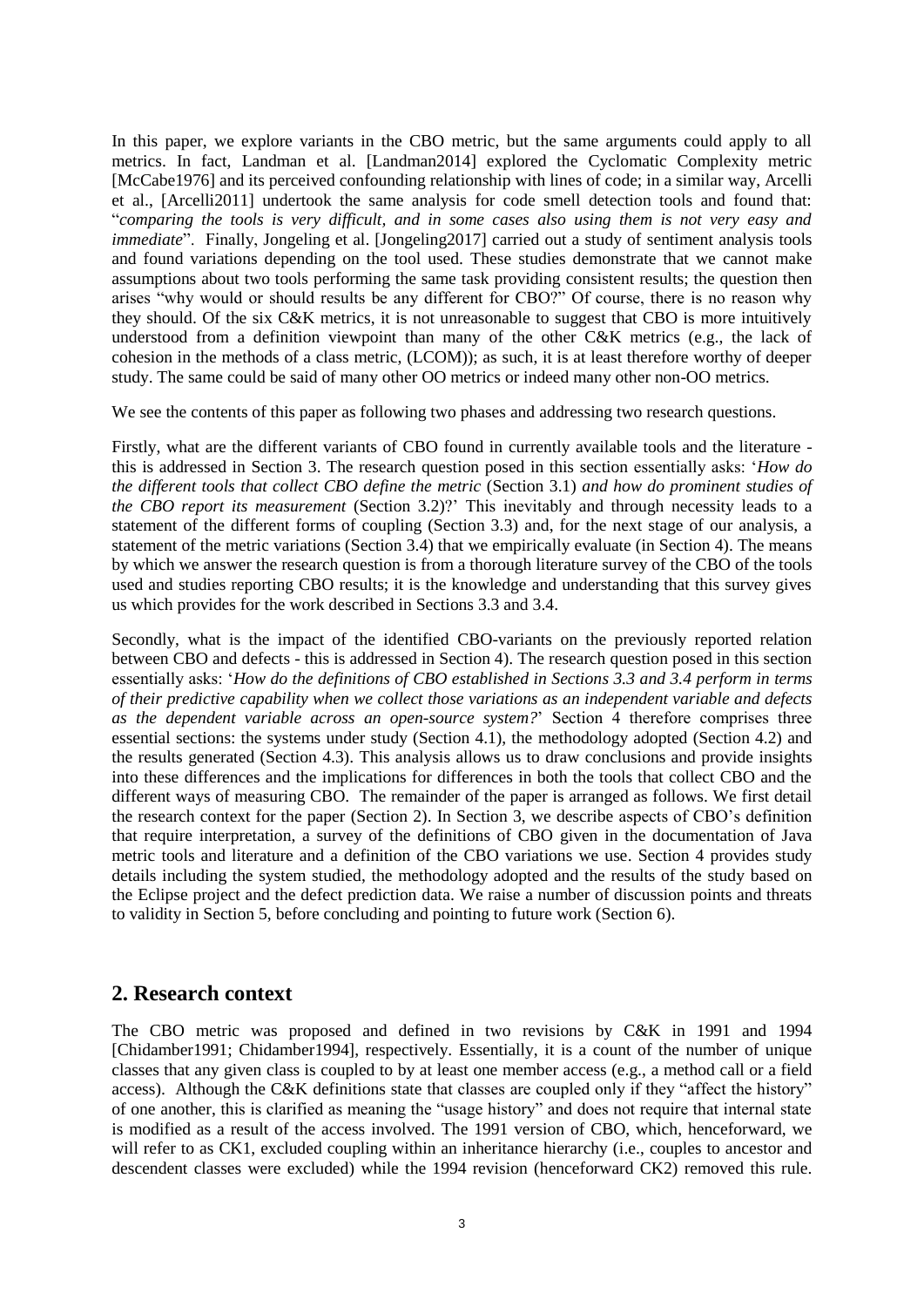Although the later paper is clearly intended to supersede the earlier, the original rule on inheritance has continued to be quoted in the literature [Zhou2006] and potentially to have been implemented in practical applications of the metric or metric tools [Borland2008]. According to C&K's definition, CBO should be calculated for a given class as the union of incoming and outgoing couples, but a significant number of both studies and metric tool implementations exclude incoming couples. The reasons for this are not clear, but the existence of similar coupling metrics measuring *afferent* and *efferent coupling* which measure incoming and outgoing coupling (in the same way as fan-in and fanout [Martin1994]) might have been an influence in these decisions.

In the same vein, a valid research line is to determine how the resolution of the destination of a member access affects the calculation of CBO. This relates to the location of the implementation of an accessed member *vis-a-vis* the location of its declaration and the reference type used to access it. The relevant three circumstances which need to be considered are as follows. Firstly, a member accessed on the reference type is not implemented in that type, but is inherited from an ancestor class (this applies to both member fields and methods). Secondly, a method invoked on the reference type is not implemented in that type, but is only an abstract stereotype and implemented in one or more descendent classes of the reference type (no equivalent circumstance for member fields exists). Thirdly, a method invoked on the reference type *is* implemented in that type but is also overridden by implementations in one or more descendent classes of the reference type (no equivalent circumstance for member fields exists). In each of these cases, both CK1 and CK2 definitions are ambiguous about which pairs of classes should actually be considered to be coupled. That is, whether the source of the access should be considered to be coupled to the reference type it uses or the class of the actual implementation of the member it is located in (which in practice might only be determined at runtime, due to late-binding). These ambiguities are investigated by Briand et al., [Briand1999].

A further ambiguity concerns the invocation of constructors. C&K do not mention constructors in either of their definitions. In Java, constructors are not generally considered to be methods. Methods are offered by objects, while constructors are used to *create* objects. The Java Language Specification states that: "Constructors are not members" [Gosling2015]. In spite of this, Java metric tools do appear to count calls to constructors as couples. Part of the reason for this is that many tools appear to count any reference to a class as a couple to that class, even if no access to a member is ever made. The reasons for this are not clear, but may have been influenced by similar metrics based upon of compile-time dependencies [Martin1994]. In this paper, to define the different variants of CBO and make clear their differences, coupling cases are formally described and named. Variant metrics are then defined in terms of the treatment given to each coupling case.

The terminology used to describe the different types of coupling in this paper is as follows. In each case, there is a *source* class that invokes some method on a *target* class type. The target class is the aforementioned reference type. The invoked method is declared in the target class or an ancestor of it, while implementations of it can be present in any of the classes in the same hierarchy as the target. Some of these coupling cases apply to variable (or field) access as well as method invocation, while some of them do not. This is noted in each description and, where field access is applicable, it is to be understood to be included in the counting of the coupling type.

# **3. CBO variants**

#### **3.1 Tool support**

We begin by surveying the tools that collect CBO and the variations in those metrics that they provide. The starting point for this survey consisted of a search for the terms 'CBO and Coupling Between Objects' in the IEEE and ACM digital libraries. A basic snowballing technique was then used to recursively follow both the citations and references given for, all the relevant papers identified [Wohlin2014; Brereton2007]. This process carried the survey beyond the initial repositories. Because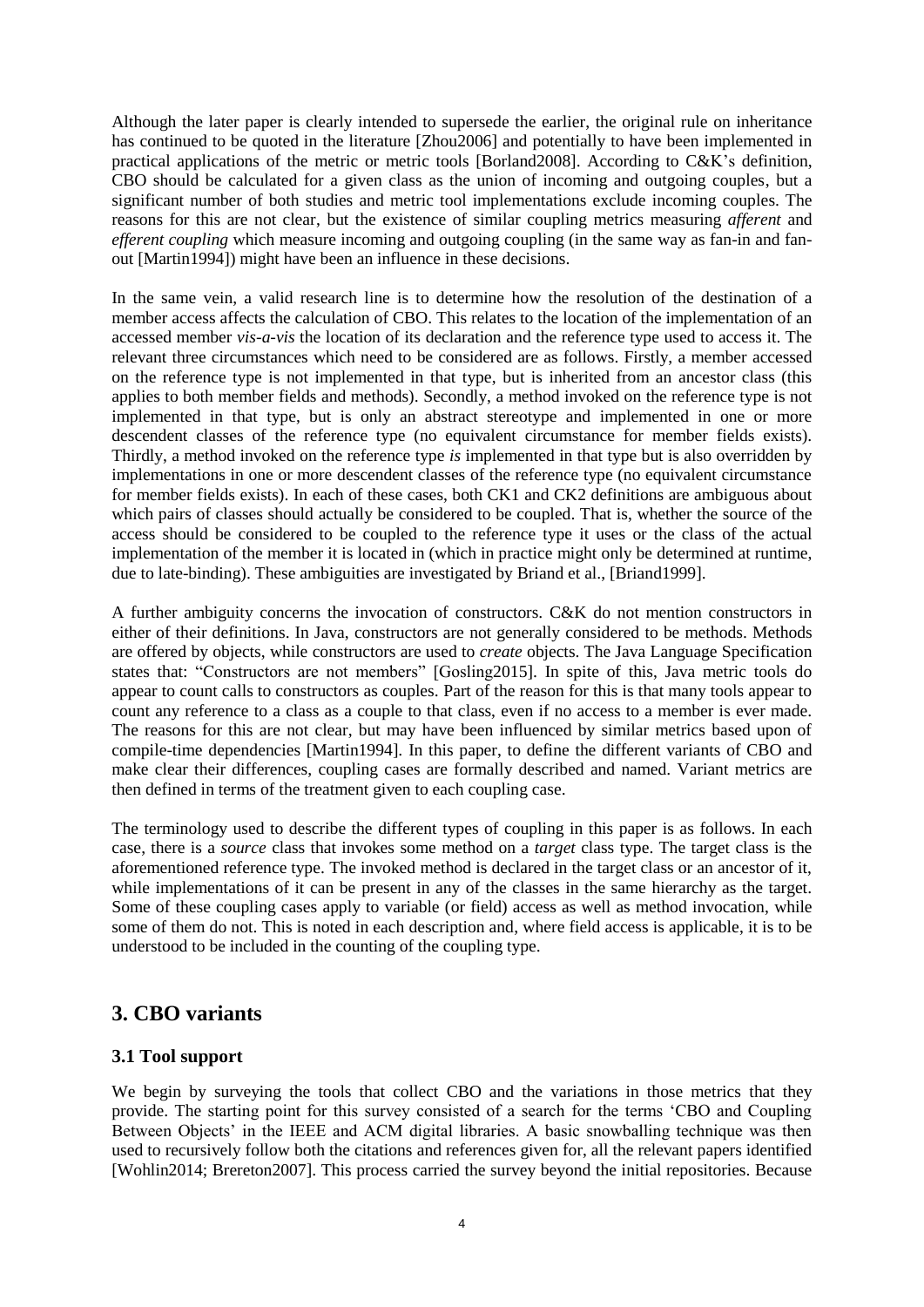we were concerned specifically with identifying the tools and calculation methods for CBO, it was necessary to limit papers in the final set to those that explicitly made use of CBO to generate data.

Different metrics tools have been shown to produce inconsistent results when calculating CBO. The study by Lincke et al., [Lincke2008] presents the results of a number of different tools to calculate metrics. Five of these tools calculate the CBO metric, but there are significant differences between them. Several give similar results, but none appear to be identical. The tools they compared concerning CBO were as follows: Analyst4j [CodeSWAT2013], CKJM [Spinellis2012], CCCC [Littlefair2006], Understand for Java [Scientific2013] and VizzAnalyzer [Arisa2005]. Whether the differences in the values are due to the interpretation of the metric the developers employed is unclear. All that we can surmise is that tools that produce different CBO values for the same system must be calculating it differently. Ultimately, the only way to know precisely how a given tool calculates any given metric would be to examine its source code, but this is impractical from a time perspective. Moreover, the documentation of metric tools often simply quotes a standard definition of each metric, with scant detail about how any ambiguities might have been handled in their implementations. We could also have carried out black box testing by providing the tool with example programs and observing the results similar to that used by Bowring [2004], but again this would have been a relatively time-consuming activity.

The authors also analyzed the documentation of metrics tools that collect CBO. Six tools were examined: Analyst4j [CodeSWAT2013], Borland Together [Borland2008], CKJM [Spinellis2012], JHawk [Virtual2013], Understand for Java [Scientific2013] and Structure Analysis for Java (STAN) [Odysseus2011]. Four of these tools calculated CBO as import couples only and considered references to classes to constitute couples. This implies two things: four of the tools count only the import set of couples, not the union of import and export couples (as the C&K definition stipulates); and that these four tools also consider any reference to another class as being a couple even if there are no invocations of methods or accesses to fields of that class (e.g., declaring a variable as being of some class C is counted as a couple to C even if it is never used). Of the remaining two, one had no documented details of its implementation available. Only a single tool (Analyst4j) appears to define CBO in the same way as C&K's 1994 work. In surveying published research that uses CBO values, we found that several other tools were sometimes cited, when, according to their documentation, they do not actually calculate CBO; they calculate other coupling metrics. The tools concerned are C and C++ Code Counter (CCCC) [Littlefair2006, Eclipse Metric Plug-in [Sauer2011] and VizzAnalyzer [Arisa2005]. The study by [Cruz2009] gives no definition of CBO, while [Tang1999] does not indicate the tool used. Clearly, there is inconsistency in the way that tools have been implemented to calculate CBO as well as in the documentation of how the CBO was calculated.

#### **3.2 Empirical and theoretical study use**

We next explore the different variations of CBO used by key theoretical and empirical work. Regarding counting CBO as the import set or the union of the import and export set of couples, several authors specify that they count import coupling [Basili1996; Wilkie2000; Yu2002; Gyimothy2005; Zhou2006] while others do not specify this but use a tool which counts import coupling [Shatnawi2008; Raed2008; Cruz2009]. Some studies state that they used union counting, but the tool they used counted import coupling [English2009; Kalpani2012]. Others claim that they count coupling by union [Tang1999; Briand1999; ElEmam2001; English2009; Singh2010; Johari2012], but use a tool which does not [English2009; Johari2012]. With regard to the inclusion or exclusion of the inheritance hierarchy, most authors either state that they include it or can be assumed to on the basis that they cite the 1994 C&K paper and say no different; a few either state that they exclude it or use a tool which states that it excludes it [Ping2002; Yuming2006; Shatnawi2008]. With regard to counting references to classes as couples, the picture is also rather unclear. Some studies state that they do count references as couples [Wilkie2000; El Emam2001; Johari2012] while others state that they do not, but use a tool which says it does [Shatnawi2008; Cruz2009; English2009].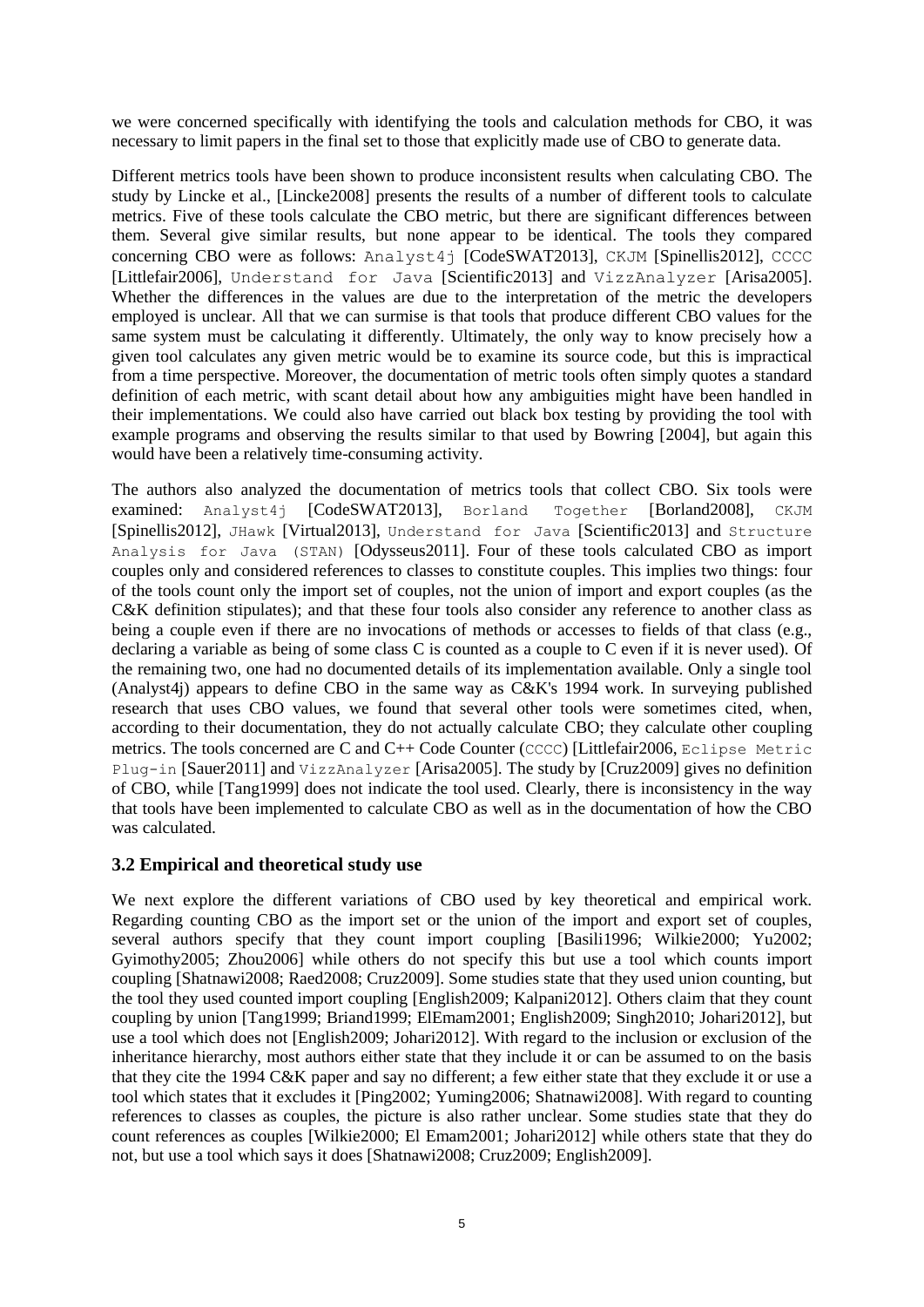Published research has clearly used a variety of versions of CBO. In many cases, the studies do not appear to have been aware that the tools they were using were not measuring what they assumed they were. Coupled with the inconsistency of tool definitions, this lack of consistency makes the comparison of research results difficult and represents a general threat to internal, construct and external validity of conclusions across empirical studies.

# **3.3 Coupling types**

To inform our analysis of the CBO and its variations, it is convenient to describe the different types of coupling and illustrate each, where appropriate, with a class diagram, as follows.

#### **3.3.1 Local Inheritance coupling**

*Local Inheritance* coupling (see Figure 1) differs from direct coupling in only one respect: the target class is an ancestor of the source class. This type of coupling *is* described by C&K and forms the basis of the difference between their two definitions of CBO.



Figure 1. Local Inheritance coupling

Most authors make no mention of this CK1/CK2 issue with regard to the CBO statistics they present, but [Yuming2006] and [Kumari2011] state that they do not use inheritance when computing CBO. Some authors, such as [Kanman2004] and [Briand1999] explicitly use two versions of CBO, once including inheritance and once not, because of the ambiguity between the two papers.

#### **3.3.2 Foreign Inheritance coupling**

*Foreign Inheritance* coupling (see Figure 2) refers to the situation in which the target class does not implement the method being invoked, but inherits it from an ancestor class. In contrast to local inheritance coupling, there is no relationship between the source class and the target class. The question now arises as to whether a couple should be considered to exist between *Source* and *Target* or between *Source* and *Ancestor*.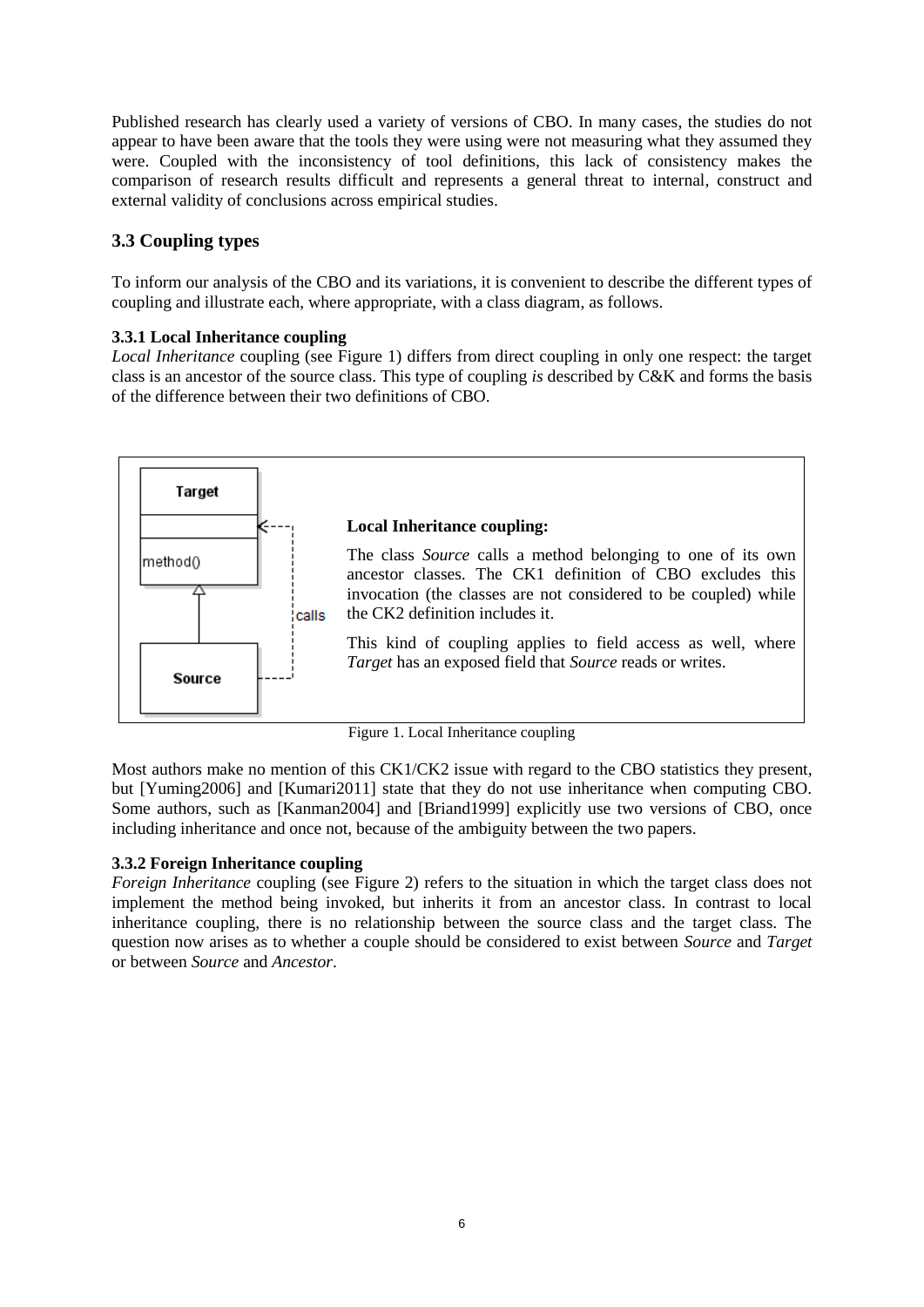

Figure 2. Foreign Inheritance coupling

As with local inheritance, this kind of coupling applies to field access as well, where *Ancestor* has an exposed field that *Source* reads or writes via a reference to *Target*.

#### **3.3.3 Abstract or Interface coupling**

*Abstract* coupling (see Figure 3) refers to the situation in which the target class only has (or inherits from) an abstract declaration of the method being invoked. An abstract method has no executable body and when called at runtime the object the target refers to must be an instance of some subclass of the target type which has a concrete implementation of the method. Any class can declare abstract methods. A class which *only* declares abstract methods is sometimes described as an interface and in some languages (such as Java) "interface" is a separate named language construct distinct from class. Thus, *Interface* coupling is essentially another name for *Abstract* coupling.



Figure 3. Abstract coupling

Again, there is an ambiguity as to which classes should be coupled: *Source* and *Target* or *Source* and one or both of the descendent classes. Because fields cannot be declared to be abstract, this kind of coupling is only applicable to method invocations.

#### **3.3.4 Overridden coupling**

*Overridden* coupling is similar to *Abstract* coupling in that subclasses may be the ultimate destination of the method invocation. The difference in this case is that the target class does provide a concrete implementation of the method being invoked, but it is also overridden in one or more subclasses of the target type. At runtime, the actual class of the object referred to by target will determine which of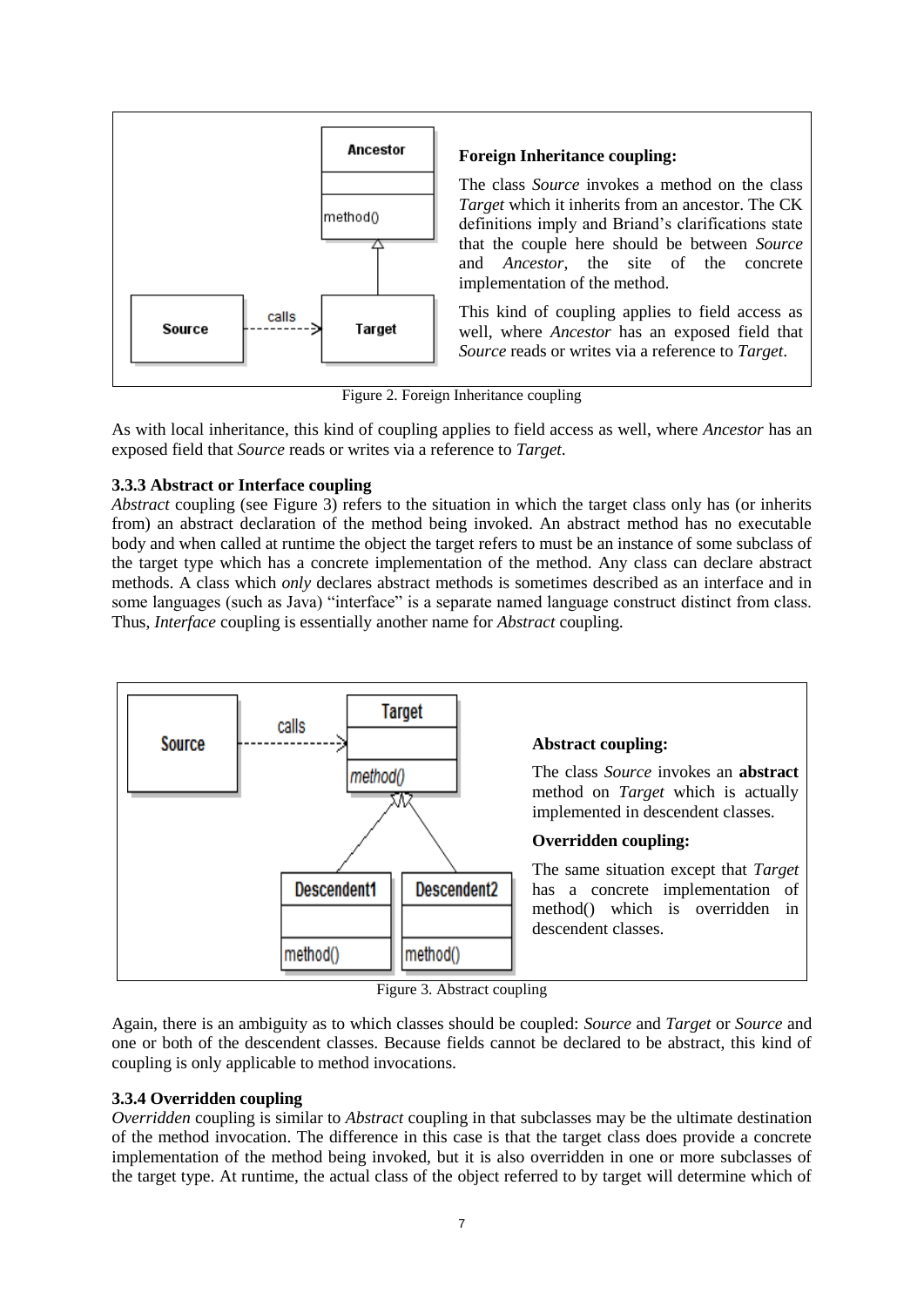the method implementations is actually invoked. Because fields cannot be overridden, this kind of coupling is only applicable to method invocations.

#### **3.3.5 Constructor coupling**

*Constructor* coupling (see Figure 4) refers to the invocation of a constructor rather than a method. Whether constructor calls should be considered to constitute a couple or not is ambiguous and depends on whether a constructor should be considered to be a special kind of method.



Figure 4. Constructor coupling

# **3.4 CBO subsets**

To assess the potential impact of the variations of CBO used and the potential impact that using different variations of the metric causes, we felt that a more in-depth analysis was required. Studying all possible combinations of CBO metrics is impractical because of the range of combinations generated, so a subset of specific variants was selected and a rationale defined for this to be achieved. We decided that a pragmatic selection of what we thought would be the most valuable and interesting combinations of parameters would be the best way to proceed based on our understanding of the CBO.

As we have indicated, there are two sources for variations in CBO: those described by researchers and those implemented in tools. The originators of the CBO metric gave two slightly different definitions, and these were clarified and formalised in a wide-ranging review of metrics by Briand et al., [Briand99]. The formal definitions presented in that paper provide a suitable basis from which to classify other variations. Combining C&K's 1991 and 1994 definitions (CK1 and CK2, respectively), Briand termed these *CBO* for the final 1994 definition and *CBO'* for the earlier 1991 definition. These are given names and described in the subsections below. They are constructed using the word 'static' to indicate that the metric treats abstract and interface coupling according to Briand's static approach and 'poly' to indicate that Briand's polymorphic approach is used. Finally, CK1 or CK2 is used to indicate whether the first or second revision of C&K's definition is used with regard to couples within the inheritance hierarchy. The terms in the definitions used in the CBO variants that deviate from these categories (employing a 'mixed and match approach') are labelled accordingly. For example:

- a. Couples within the same inheritance hierarchy are not counted (Local inheritance coupling as *per* Figure 1).
- b. Couples to a method not implemented by the target class but inherited from one of its ancestors are counted as couples to the ancestor (Foreign inheritance coupling as *per* Figure 2).
- c. Couples to abstract methods are not counted, and any classes implementing the methods are not counted (Abstract coupling as *per* Figure 3).
- d. Couples to classes overriding an invoked method are not counted (Overridden coupling as *per* Section 3.3.4).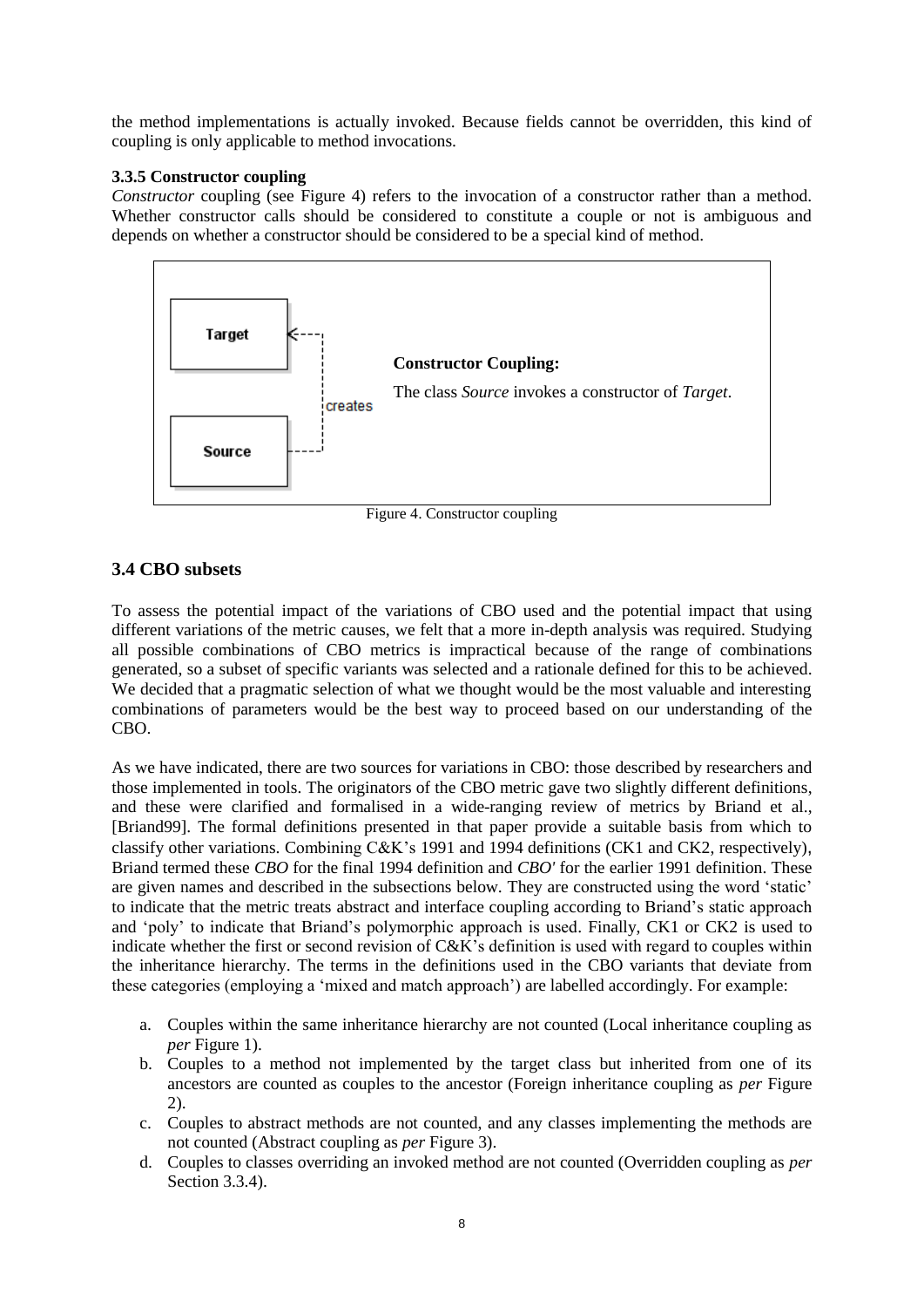e. Couples to constructors are not counted (Constructor coupling as *per* Figure 4).

## **3.4.1 Static-CK1**

The 1991 C&K definition as clarified by Briand et al., [Briand2001] is as *per* the example in the previous section (Section 3.4) with identical Conditions a-e.

## **3.4.2 Static-CK2**

This variation is the revised 1994 C&K definition, as clarified by Briand et al., [Briand2001] and defined in an identical way to Static-CK1, except that, concerning Condition 'a' in Section 3.4, couples within the same inheritance hierarchy *are* counted.

#### **3.4.3 Poly-CK1**

This variation is the 1991 C&K definition as clarified by Briand et al., [Briand2001], but including Briand's polymorphic couples. It is the same definition as Section 3.4 except for Conditions c-e, where:

- c. Couples to abstract methods are counted as couples to all classes implementing the method.
- d. Couples to all classes overriding an invoked method are counted.
- e. Couples to constructors are not counted.

#### **3.4.4 Poly-CK2**

The Poly-CK2 variation is the revised 1994 C&K definition, as clarified by Briand 2001, but including Briand's polymorphic couples. This is identical to Poly-CK1, except that couples within the same inheritance hierarchy *are* counted.

All four of these variations of the CBO metric are defined to be calculated as the union of import and export coupling sets for each class. In the survey of previous work, it was found that six studies counted import-only coupling, four (notably including Briand) counted the union of import and export coupling and for the remainder it was unknown. In practice, most tools appear to calculate CBO for the import set only. Of the tools surveyed, only Analyst4j documented that it used a union implementation of one of these initial variations (Static-CK2). Because of this common practice, each of these metrics will therefore be additionally calculated for the import set only.

#### **3.5 Tools definition**

Judging from their documented behaviour, CKJM, JHawk and Understand for Java all appear to use the following definition, implemented for import couples only:

- a. Couples within the same inheritance hierarchy are counted.
- b. Couples to a method not implemented by the target class, but inherited from one of its ancestors are counted as couples to the target.
- c. Couples to abstract methods are counted as couples to the target.
- d. Couples to classes overriding an invoked method are not counted.
- e. Couples to constructors are counted.

It is important to note that these three tools and Borland Together appear to accept any reference to a class type as a couple to that type (i.e., they use reference coupling). In fact, if a tool counts coupling using reference coupling and makes no special exceptions or provisions, Tools is the algorithm effectively being used. Borland Together differs from Tools only by excluding couples within the same inheritance hierarchy (as *per* C&K's first definition [Chidamber1991]) and is also implemented as import coupling. JHawk's classic CBO would appear to be this algorithm extended to the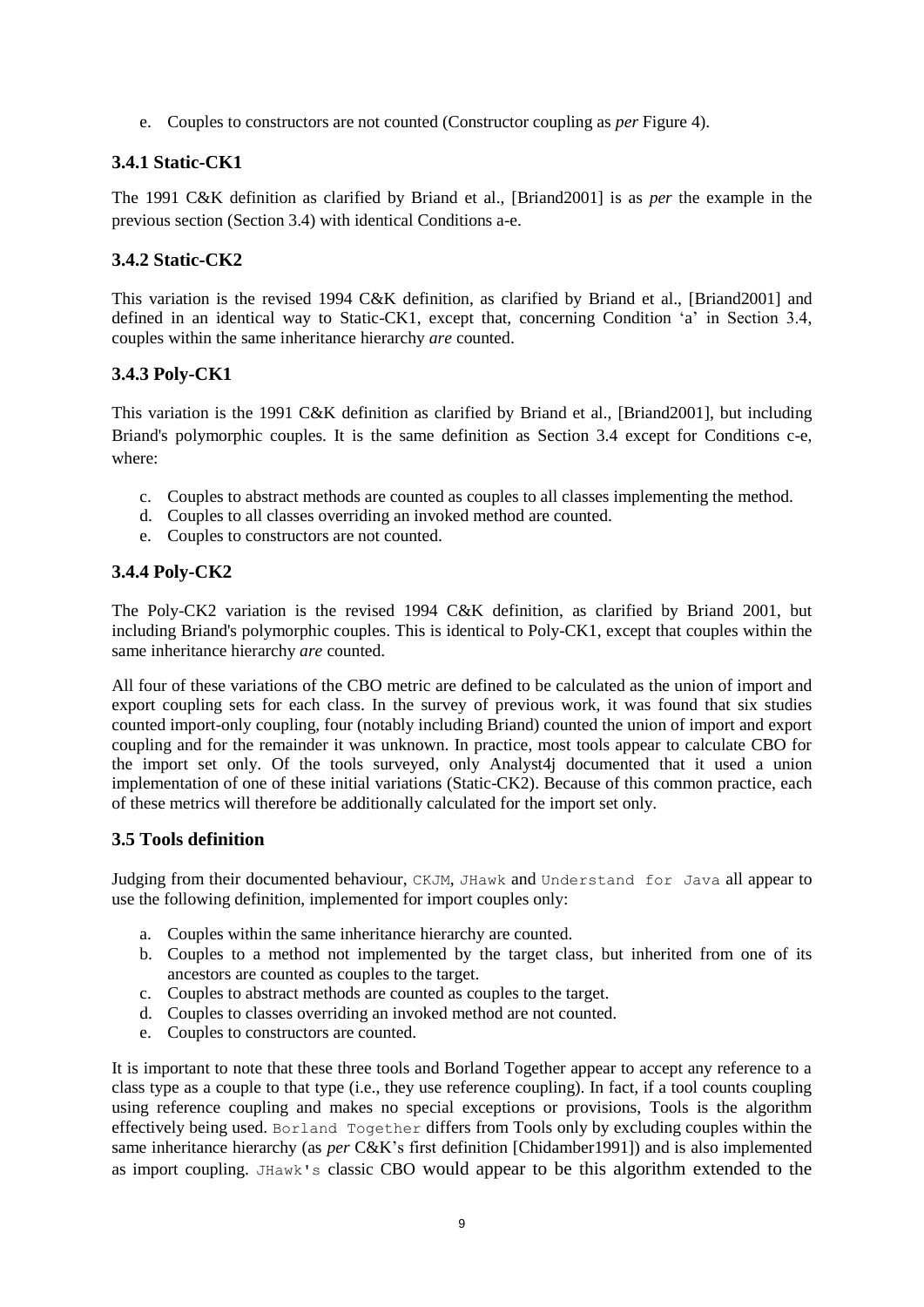union set. Despite the stated behaviour of some of these tools being mostly identical, the results they yield have been shown to differ on the same systems. The conclusion we draw from this can only be that the stated behaviour is inaccurate or lacking in detail. Nonetheless, the most important distinguishing features (besides the use of import coupling) are evident:

- a. Couples to methods that have been inherited are not resolved to the concrete location of the method in an ancestor class, but instead counted against the target class.
- b. Couples to abstract methods are counted as if the destination were not abstract.
- c. Invocations of constructors are counted as couples.

All of these three clearly conflict with the original definitions. To investigate the individual impact of these measures, three further metrics are defined to capture each of them. These metrics are each based on Static-CK2, as the Briand metric most closely approximating Tools when implemented for import coupling only. In each case, the point which differs is italicised.

#### **3.5.1 Tool-based 'static-CK2-plus-abstract-targets'**

This definition is a modification of Static-CK2 which additionally counts calls to abstract methods as calls to the class or interface declaring them. It is the same definition as for Static-CK2 except for Condition c.

*c. Couples to abstract methods are counted as couples to the target.* 

#### **3.5.2 Tool-based 'static-CK2-wth-foreign-inh-targets'**

This definition is a modification of Static-CK2 which counts calls to foreign inherited methods as couples to the target, not the implemented site in an ancestor.

- a. Couples within the same inheritance hierarchy *are* counted.
- *b. Couples to a method not implemented by the target class but inherited from one of its ancestors are counted as couples to the target.*
- c. Couples to abstract methods are not counted, and any classes implementing the methods are not counted.
- d. Couples to classes overriding an invoked method are not counted.
- e. Couples to constructors are not counted.

#### **3.5.3 Tool-based 'static-CK2-plus-constructors'**

This definition is a modification of Static-CK2 which additionally counts calls to constructors. This is to quantify the impact of inclusion of constructors.

- a. Couples within the same inheritance hierarchy *are* counted.
- b. Couples to a method not implemented by the target class but inherited from one of its ancestors are counted as couples to the ancestor.
- c. Couples to abstract methods are not counted, and any classes implementing the methods are not counted.
- d. Couples to classes overriding an invoked method are not counted.
- *e. Couples to constructors are counted.*

To summarise, the metrics selected for this study based on the descriptions just provided are listed in Table 1. See Section 3.4.4 (last paragraph) for a description of the "Applied as" column. Table 2 provides the CBO variants used by each of the considered tools.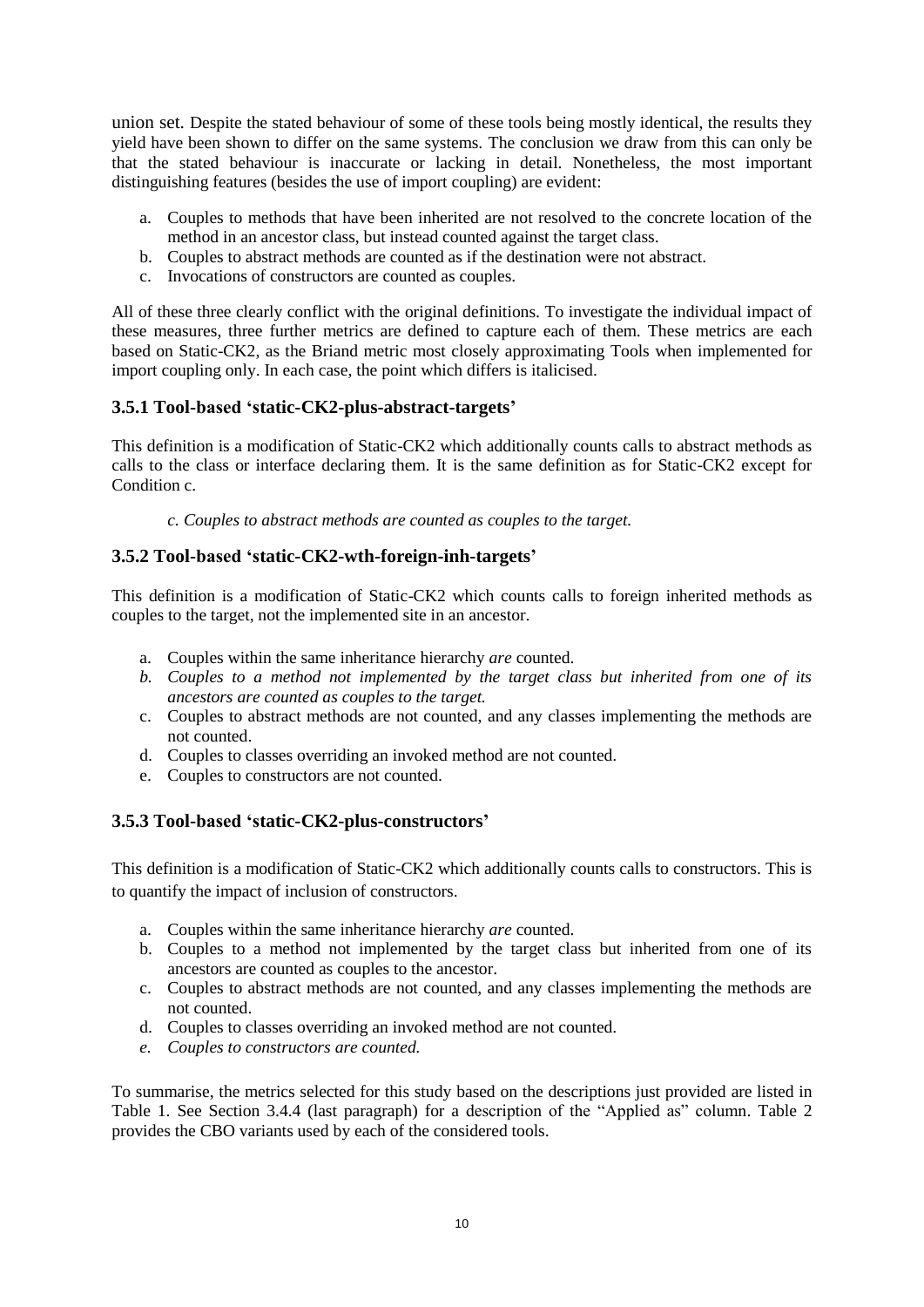| <b>Base metric</b>                                                                                          | Applied as    | <b>Remarks</b>                                                                                                                                         |
|-------------------------------------------------------------------------------------------------------------|---------------|--------------------------------------------------------------------------------------------------------------------------------------------------------|
| Static-CK1, Static-CK2,<br>Poly-CK1, Poly-CK2                                                               | <b>UNION</b>  | These are the two original CK definitions, as clarified by Briand and<br>each applied with and without Briand's polymorphic modification.              |
| Static-CK1, Static-CK2,<br>Poly-CK1, Poly-CK2                                                               | <b>IMPORT</b> | As tools widely implement CBO by counting only import couples,<br>the same four metrics will be used again on the import set.                          |
| Static-CK2-plus-abstract-targets<br>Static-CK2-with-foreign-inh-<br>targets<br>Static-CK2-plus-constructors | <b>IMPORT</b> | The three main inconsistencies found in tools, each applied<br>independently to Static-CK2 and applied as import as tools typically<br>do.             |
| <b>Tools</b>                                                                                                | <b>IMPORT</b> | combination of all<br>Effectively<br>the<br>three<br>inconsistencies.<br>representative of the kinds of implementation apparently present in<br>tools. |

| Table 1. CBO variants studied |  |  |
|-------------------------------|--|--|
|-------------------------------|--|--|

| <b>Tool</b>             | Variant metric     | Applied as    | <b>Remarks</b>                                            |
|-------------------------|--------------------|---------------|-----------------------------------------------------------|
|                         | used (according to |               |                                                           |
|                         | documentation)     |               |                                                           |
| Analyst4j               | Static-CK2         | <b>UNION</b>  |                                                           |
| CKJM, JHawk,            | Tools              | <b>IMPORT</b> | JHawk also offers the option of "classic CBO", which is   |
| Understand<br>for       |                    |               | the same variant but using union coupling.                |
| Java,                   |                    |               | Borland Together differs slightly from this variant by    |
| <b>Borland Together</b> |                    |               | excluding inheritance couples within the class hierarchy. |
| STAN, CCCC              | Unknown            | Unknown       | The documentation does not give details and whether the   |
| VizzAnalyzer            |                    |               | tools support CBO is unclear in some cases.               |

Table 2. Variants of CBO used by the tools

# **4. Case-study detail**

Demonstrating a relationship between CBO and defect-proneness of classes can be achieved through either linear or logistic regression on the CBO value and defect status of classes in a given system. Logistic regression is the more commonly used approach [Cox1958] and, for that reason, was selected for this study. To perform regression, data indicating which classes in a system are defective is required. The data for this study was obtained by combining the information stored in a version control system with the accompanied issue tracking system (in this case, Git and Bugzilla, respectively). Other approaches that have been used include using data provided by the professional developers of a system or using students to develop a system and then test it for defects [Basili1996; Briand1999; Briand2000; Briand2001]. A fundamental pre-requisite for this approach is that the system selected for study must have version control and issue tracking data available. It is also necessary that the data contained in these systems is of relatively high quality so that it can be used effectively. This means that the project should, ideally, have strong conventions for commenting version commits and documenting development issues.

#### **4.1 System under study**

The Eclipse Java Development Tools (JDT) Core project was selected [Eclipse2013], since it is a large, mature open-source project with all sources available in the *Git* version control system and full, online access to the Bugzilla issue tracking system. As a subproject within a larger project, defects are discovered and reported by members of other teams resulting in high-quality issue reports and proper use of the issue tracking system. We also need to consider how the time interval over which defects are identified is defined. There are various ways of doing this, such as using all defects reported between two distinct versions of the system or examining the dates at which a defect was reported and subsequently fixed with regard to the date of the release of the system being analysed. This study used the simple method of including defects from the version of the system against which the defect was reported.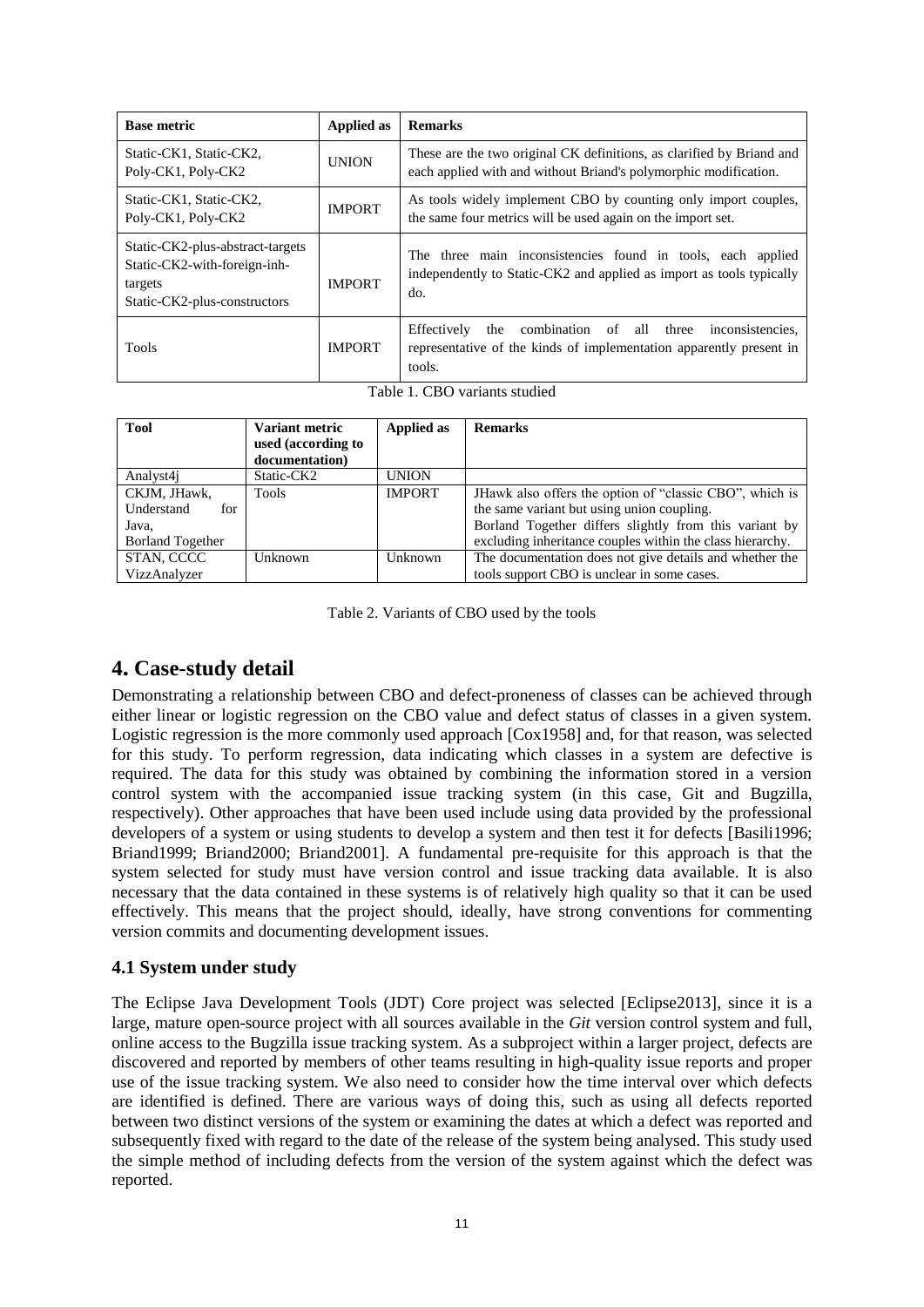A previous study by [English2009] also used the JDT system and reported finding a comparatively strong correlation between CBO and defects along with Lines of Code (LOC) and the Response For a Class metric of C&K. The work drew comparisons and found better predictive capability than the earlier work of Gyimothy et al., [Gyimothy2005] where CBO was also found to be the best metric (along with LOC) for predicting the defect-proneness of classes. English et al., did not provide a detailed description or breakdown of CBO and cited a later definition of the metric provided according C&K as a basis of their empirical study [Chidamber1994]. However, the results resonate strongly with the work in this paper and motivate the importance of scrutinising CBO. One interesting conclusion made by English et al., further illustrates the importance of studying variations in the definition of the CBO. They suggest that differences in results between studies where CBO is evaluated may be as much to do with variations in the systems under study than with the metric itself. Variations in the definition of CBO imply that differently composed systems (comprising different emphases on coupling types) will produce different results when empirically evaluated for defectprediction effectiveness.

#### **4.2 Study methodology**

Defects reported against versions 2.1 and 3.1 of the JDT system were used and defective classes identified then correlated with the CBO variant metrics calculated from the corresponding system releases. Version control commit operations were searched to identify a specific bug-id from the issue tracking system. However, in practice, some interpretation was required. Studies are not always explicit in describing this process, despite having a potentially critical impact on their results. Two general approaches have been used: a non-discriminatory assumption that *all* classes changed in relation to a defect report are considered defective and a discriminatory assessment of which classes should be considered to be at defect. These approaches will be referred to as *assumed defect location* and *assessed defect location*. Assumed defect location is easy to accomplish since the classes are listed as changed in the relevant version control commit records, and it is unambiguous since no subjective judgement needs to be made. Nevertheless, it is also likely that it will overestimate the number of defective classes. There are two reasons why this may happen. Firstly, the commits can contain changes unrelated to the defect and which happen to have been made at the same time. In the course of this study, we observed that a refactoring operation such as a variable renaming or correcting a spelling mistake in comments in the source code may have been carried out by a developer in the course of their work. A commit may, therefore contain ten changed classes for reasons such as these, while only one of them actually contains any meaningful corrective changes. The topic of 'tangled code' in which: "all changes to all modules appear related, possibly compromising the resulting analyses through noise and bias" was studied by Herzig et al., [Herzig2015]. In the same study of five open-source projects, up to 15% of defect fixes comprised of tangled changes. Secondly, the changes required to fix a defect are not necessarily confined to the actual site of the defect. Supporting changes are often required in other classes, not at defect in or of themselves. The disadvantage of assumed defect location is therefore that it inevitably over-estimates the number of defective classes. It is also reasonable to point out that not all issues reported in Bugzilla are actual defects. Issue reporters could misclassify feature requests and refactoring suggestions as defects. This could have a significant effect on the defect prediction process. In our defence, this was dealt with as 'part and parcel' of the assessment of individual issue reports. We did not filter on the issue classification field (so we inspected reports labelled 'enhancement' as well as all levels of severity) but we *did* classify issues as enhancements and eliminated them where it was deemed appropriate. This is an additional reason for using the assessed defect location approach, because, in assessing the issue, enhancements that had not been labelled as such were eliminated (instead of relying on the labels in the database).

Some studies report inspecting the classes to identify those at defect or as input to a defect prediction model [Briand1999; Elberzhager2014]. This process is referred to as 'assessed' defect location. For our study, the individual classes changed in the commits were examined together with the developer commentary to try and identify the true location of the defect. In practice, this was not always possible, and where it was not possible to make a reasonable judgement, no classes were marked as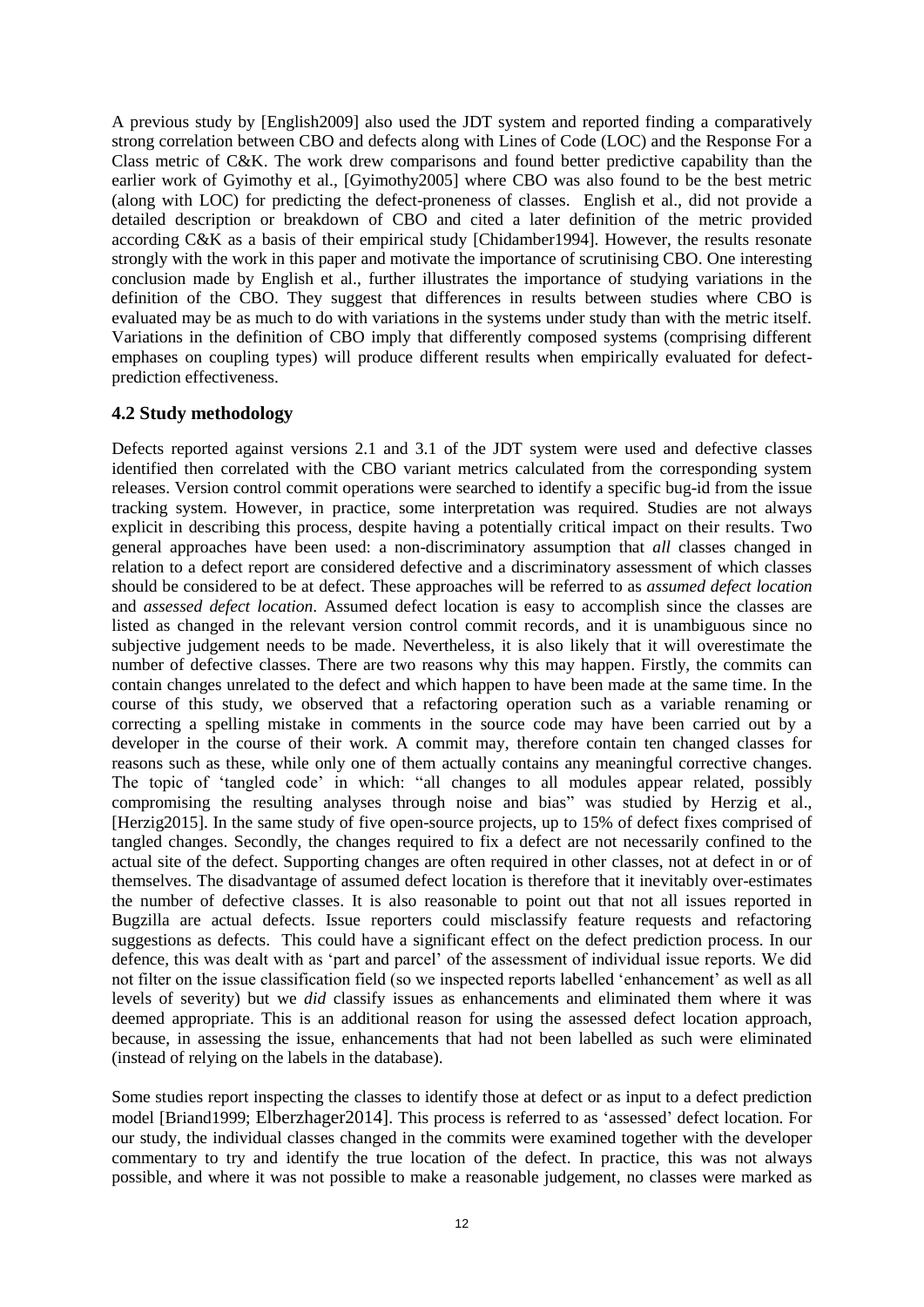defective. We believe that this process more accurately identified the defective classes. Once defect data was acquired, the CBO variant metrics were calculated for every class in the target version of the system and logistic regression performed for each metric individually against the defect data. The strength of the relationship was judged through the use of the odds ratios (confirmed by goodness-offit) measures and the difference between the variants quantified. The methodology can therefore be summarised as follows. The Eclipse Java Development Tools (JDT) Core project was used to acquire defect data and defects identified according to the version of the system they were reported against. For each set of defects, the defective classes were identified using the assessed defect location approach. Each of the CBO variant metrics was then calculated for every class of the target version(s) of the system. Logistic regression was performed for each metric using each of the four sets of defective classes. In each case, the relative strengths of the metrics as defect predictors were compared and the differences between the results sets noted. Table 3 gives the summary data from the two releases of the JDT studied.

| <b>Statistic</b>                                  |           | version $2.1 \pm \text{version } 3.1$ |
|---------------------------------------------------|-----------|---------------------------------------|
| Issues reported                                   | 461       | 1104                                  |
| No. of classes in system                          | 685       | 873                                   |
| No. of classes <i>assessed</i> as being defective | 148 (22%) | 262 (30%)                             |
| No. of classes <i>assumed</i> defective           | 369 (54%) | 529 (61%)                             |

Table 3. Summary statistics for the two releases

It is interesting to note that the proportion of classes in the system assessed as defective are comparable with 22% and 30%. The last row in the table shows the resulting number of defective classes when no discrimination is made and all classes changed in a commit matched to a defect-fix are assumed to be defective. As we might expect, more classes are considered defective; in each case approximately twice as many classes are getting marked as defective using this method than when judgement was exercised.

#### **4.3 Results**

In the results tables which follow, the intercept, coefficient and error of the regression model are given, together with the odds ratio and the likelihood ratio pseudo- $R^2$  goodness-of-fit measure. We make the following observations about the values in those tables

- 1. The p-value has been omitted as it is less than 0.0001 in every case.
- 2. The odds ratio and pseudo- $R^2$  are the most appropriate values for comparison of the metrics, and their values are illustrated by bars to make this comparison visually easier.
	- a. An odds ratio of one suggests that there is essentially no relationship between the variables. The magnitude of the difference with one indicates the strength of the influence exerted. Although a stronger influence indicates that the metric is a better predictor of defect-proneness, it must be accompanied by a reasonable model fit to be given any credibility.
	- b. The pseudo- $R^2$  provides a measure of goodness-of-fit. According to [Louviere2000], a rule of thumb for this value is that between 0.2 and 0.4 is considered a good fit. Higher values would be even better, but are not considered to be common for this measure.
- 3. Both the odds ratio and pseudo- $R^2$  columns are scaled to be directly comparable across all the result tables.
	- a. In the case of the odds ratio, the data bar ranges from 1.0 to 1.5, values chosen simply for visual clarity.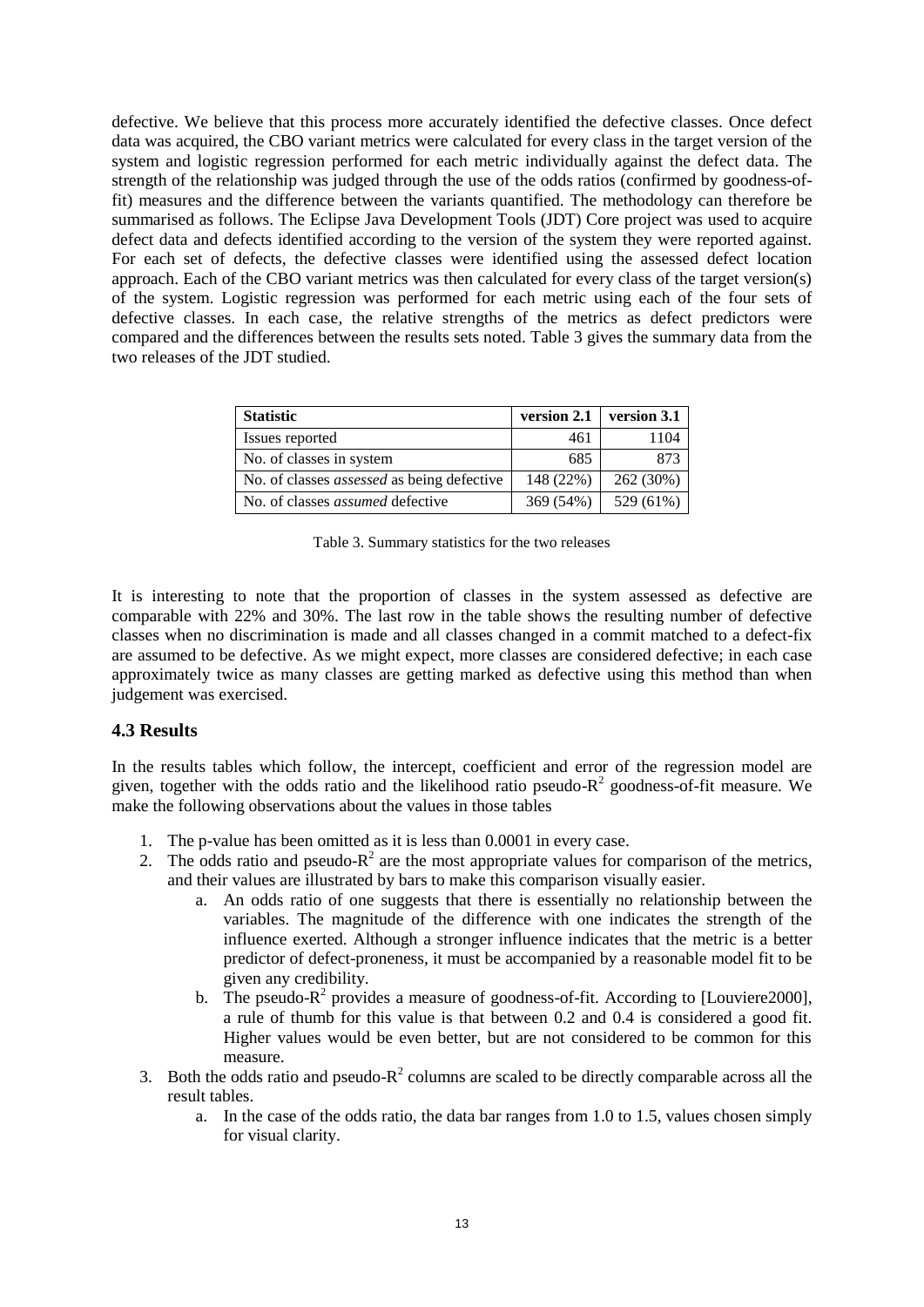- b. In the case of the pseudo- $R^2$  column, the data bar ranges from 0 to 0.5. As an additional aid to comprehension, where the value fails to reach the 0.2 threshold for acceptability, the figure is shown in fainter text.
- 4. For a metric to be considered a valid defect predictor, it should have both a strong odds ratio and a pseudo- $R^2$  of at least 0.2.

#### **4.3.1 Logistic regression**

Tables 4 and 5 show the results for versions 2.1 and 3.1 of the JDT Core system, respectively. One interesting observation is that the pairs of metrics that differ only by their use of the CK1 or CK2 rules for coupling within the inheritance hierarchy exhibit near identical results. For example, IMPORT-Poly-CK1 and IMPORT-Poly-CK2 have identical values in the results for version 2.1 and almost identical values in the results for version 3.1. The same is true for IMPORT-Static-CK1 with IMPORT-Static-CK2, UNION-Poly-CK1 with UNION-Poly-CK2 and UNION-Static-CK1 with UNION-Static-CK2. This indicates that, at least in this particular system, it is very rare for a couple within the inheritance hierarchy to significantly contribute to the net coupling of any class. It might even be that in version 2.1 of the system, *there is no significant* coupling of this type, while the small differences in values in the results for Version 3.1 indicates that there cannot be much. We conclude that the difference in the first and second revisions of the C&K definitions of CBO is likely to be of little consequence in practice, unless the system under analysis here is atypical and systems with a higher proportional occurrence of coupling within the inheritance hierarchy are common.

The next observation is that the metrics can be divided into two groups: those that have noticeably higher odds ratios and goodness of fit and those that have low values. In other words, there are those that exhibit a predictive property and those that do not.

| <b>Metric</b>                              | <b>Intercept</b> | Coeff. | <b>Error</b> | <b>Odds Ratio</b> | Pseudo $R^2$            |
|--------------------------------------------|------------------|--------|--------------|-------------------|-------------------------|
| <b>IMPORT-POLY-CK1</b>                     | $-1.7814$        | 0.0185 | 0.0028       | 1.0187            | 0.0629                  |
| <b>IMPORT-POLY-CK2</b>                     | $-1.7814$        | 0.0185 | 0.0028       | 1.0187            | 0.0629                  |
| IMPORT-STATIC-CK1                          | $-2.5012$        | 0.1637 | 0.0171       | 1.1779            | 0.2062                  |
| <b>IMPORT-STATIC-CK2</b>                   | $-2.5012$        | 0.1637 | 0.0171       | 1.1779            | 0.2062                  |
| IMPORT-STATIC-CK2-PLUS-ABSTRACT-TARGETS    | $-2.6968$        | 0.1528 | 0.0147       | 1.1651            | 0.2354                  |
| <b>IMPORT-STATIC-CK2-PLUS-CONSTRUCTORS</b> | $-2.5977$        | 0.1479 | 0.0152       | 1.1594            | 0.2169                  |
| IMPORT-STATIC-CK2-WITH-FOREIGN-INH-TARGETS | $-2.5012$        | 0.1637 | 0.0171       | 1.1779            | 0.2062                  |
| <b>IMPORT-TOOLS</b>                        | $-2.7181$        | 0.1347 | 0.0131       | 1.1442            | 0.2365                  |
| <b>UNION-POLY-CK1</b>                      | $-1.9973$        | 0.0173 | 0.0025       | 1.0174            | 0.0686                  |
| <b>UNION-POLY-CK2</b>                      | $-1.9973$        | 0.0173 | 0.0025       | 1.0174            | 0.0686                  |
| <b>UNION-STATIC-CK1</b>                    | $-2.0509$        | 0.0562 | 0.0072       | 1.0578            | 0.1310                  |
| UNION-STATIC-CK2                           | $-2.0509$        | 0.0562 | 0.0072       | 1.0578            | 0.1310                  |
|                                            |                  |        |              |                   | 2.1 reported / assessed |

Table 4. Results for issues reported against version 2.1 using the assessed defect location technique

| <b>Metric</b>                              | <b>Intercept</b> | Coeff. | <b>Error</b> | <b>Odds Ratio</b> | Pseudo $R^2$            |
|--------------------------------------------|------------------|--------|--------------|-------------------|-------------------------|
| <b>IMPORT-POLY-CK1</b>                     | $-1.3803$        | 0.0229 | 0.0026       | 1.0232            | 0.0905                  |
| <b>IMPORT-POLY-CK2</b>                     | $-1.3867$        | 0.0227 | 0.0026       | 1.0229            | 0.0894                  |
| <b>IMPORT-STATIC-CK1</b>                   | $-2.0710$        | 0.1840 | 0.0156       | 1.2020            | 0.2393                  |
| <b>IMPORT-STATIC-CK2</b>                   | $-2.1232$        | 0.1745 | 0.0148       | 1.1906            | 0.2317                  |
| IMPORT-STATIC-CK2-PLUS-ABSTRACT-TARGETS    | $-2.1716$        | 0.1598 | 0.0134       | 1.1733            | 0.2418                  |
| <b>IMPORT-STATIC-CK2-PLUS-CONSTRUCTORS</b> | $-2.1913$        | 0.1546 | 0.0133       | 1.1671            | 0.2275                  |
| IMPORT-STATIC-CK2-WITH-FOREIGN-INH-TARGETS | $-2.1471$        | 0.1821 | 0.0155       | 1.1997            | 0.2332                  |
| <b>IMPORT-TOOLS</b>                        | $-2.2082$        | 0.1447 | 0.0125       | 1.1557            | 0.2310                  |
| <b>UNION-POLY-CK1</b>                      | $-1.5857$        | 0.0182 | 0.0019       | 1.0184            | 0.1000                  |
| <b>UNION-POLY-CK2</b>                      | $-1.5846$        | 0.0179 | 0.0019       | 1.0181            | 0.0994                  |
| <b>UNION-STATIC-CK1</b>                    | $-1.7502$        | 0.0721 | 0.0075       | 1.0748            | 0.1649                  |
| <b>UNION-STATIC-CK2</b>                    | $-1.7573$        | 0.0669 | 0.0070       | 1.0692            | 0.1587                  |
|                                            |                  |        |              |                   | 3.1 reported / assessed |

Table 5. Results for issues reported against version 3.1 using the assessed defect location technique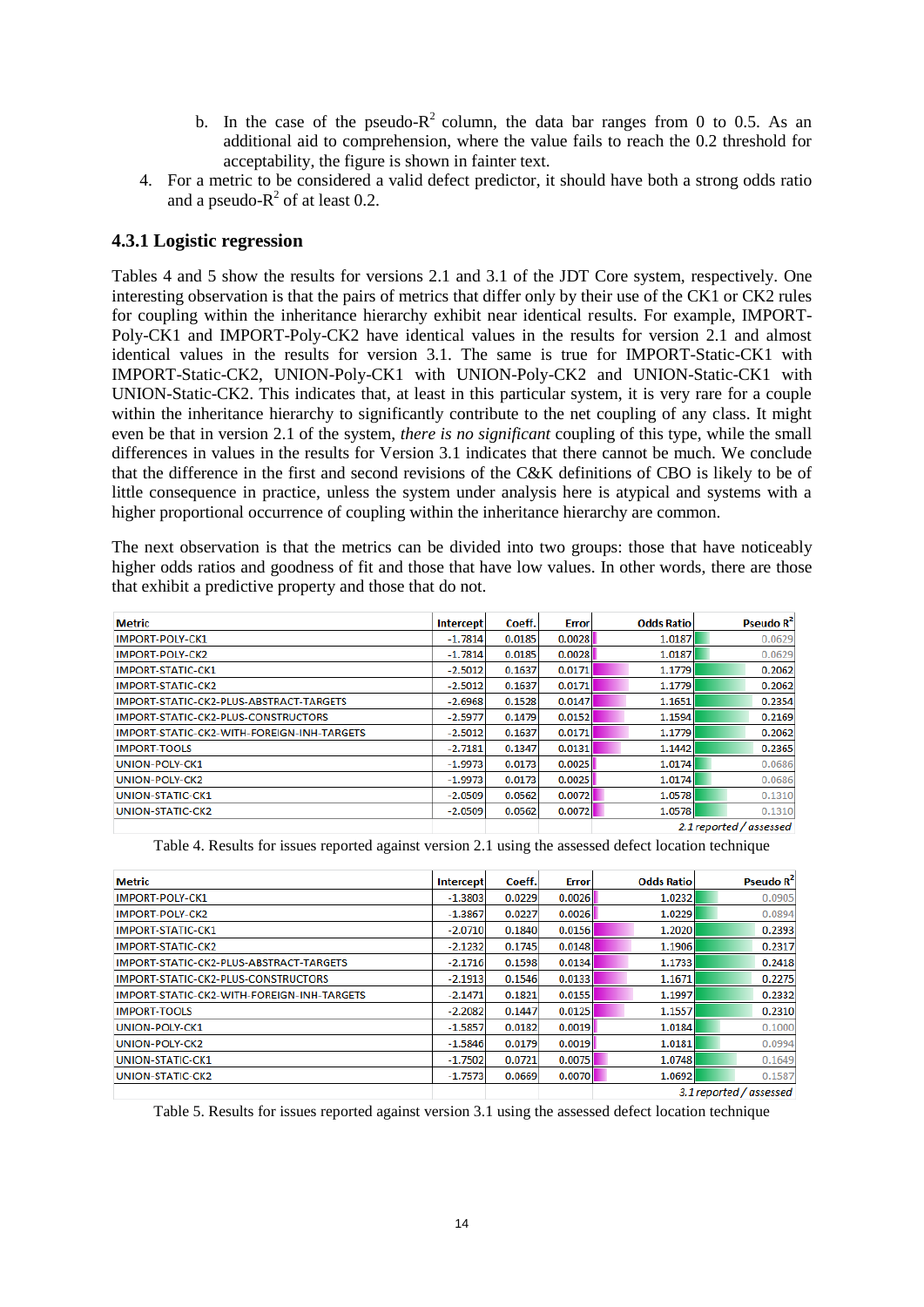The metrics which include polymorphism<sup>1</sup> all display an odds ratio close to one and a pseudo- $R^2$ value which falls short of acceptable. The same is true of the metrics which use union counting<sup>2</sup> (two of which also use polymorphism). For all these metrics, IMPORT-Poly-CK1, IMPORT-Poly-CK2, UNION-Poly-CK1, UNION-Poly-CK2, UNION-Static-CK1 and UNION-Static-CK2, the relationship to defects is shown to be weak statistically. According to these results, the system we studied and the methodology we used, these metrics have no practical application to the prediction of defects. (Appendix B provides data and analysis on the predictive value of each variation of CBO.)

The remaining metrics, IMPORT-Static-CK1, IMPORT-Static-CK2 and its variations (including Tools) all have an odds ratio greater than one as well as respectable pseudo- $R<sup>2</sup>$  values, indicating that the relationship could be considered sound. The odds ratio does not represent a strong relationship for any metric, but the pseudo- $R^2$  value supports the relationship's existence. The metrics which do show a predictive property differ from each another in only subtle ways. They are all import metrics (counting couples *to* other classes and not *from* other classes). IMPORT-Static-CK1 and IMPORT-Static-CK2 are Briand's clarifications of the two definitions published by C&K and as discussed, show minimal differences. Then there are the three modifications of the CK2 metric using abstract targets, constructors and foreign inheritance targets and, finally, the Tools metric which combines all three modifications. Given that these metrics are closely related, it is not surprising that they display similar performances as predictors. In one case in version 2.1, IMPORT-Static-CK2-With-Foreign-Inh-Targets produces identical values to IMPORT-Static-CK1 and IMPORT-Static-CK2 (already noted to be identical to each other). This may be because the classes in the system do not exhibit the kinds of coupling the metrics treat differently. Again, this suggests that the differences in calculation method are inconsequential in practice. To confirm that this is not anecdotal it would be necessary to widen the study across multiple systems of different types. The difference in the odds ratios of these metrics is not large, but a pattern is identifiable in both versions presented. The variants which count constructors and abstract targets show a slightly weaker relationship than the others; the Tools metric which counts both constructors and abstract targets is the weakest in both cases. This is interesting because Tools is the variant closest to what most metrics tools appear to do. These results suggest, very tentatively, that including accesses to constructors and abstract method sites decreases the effectiveness of coupling as a predictor of defects.

We also created a logistic model based on size alone, then created classification tables for CBO only, CBO and size and size-only models. In both releases, the combined model performed best and the CBO-only model performed slightly better than the size-only model. Clearly it is possible to predict defective classes almost as well using size as it is using CBO. But using both is better than using either one; this implies that they both must be contributing unique information to the predicted value.

# **5. Discussion**

#### **5.1 Issues Raised**

The preceding analysis also raises a number of issues for research studies. The first issue relates to the implications of the results for both past and future empirical studies of the CBO metric. While we have only studied two versions of one system as our basis, it is clear that, even if only one study shows significant differences between CBO values, then other systems may exhibit similar or even more pronounced differences. Put another way, comparison of studies where CBO was used would be highly problematic, unless those studies used identical definitions of CBO. It is well-known that excessive coupling is positively correlated with defects; consequently, if the independent variable has multiple interpretations, then no real sense of the extent of the overall correlation can be made.

<sup>&</sup>lt;sup>1</sup> These are the variants in which couples are counted to all possible destination classes for abstract and overridden methods.

 $2$  These variants treat couples as bi-directional, so if class A uses class B, both A and B count it as a couple, instead of only A counting it as a couple.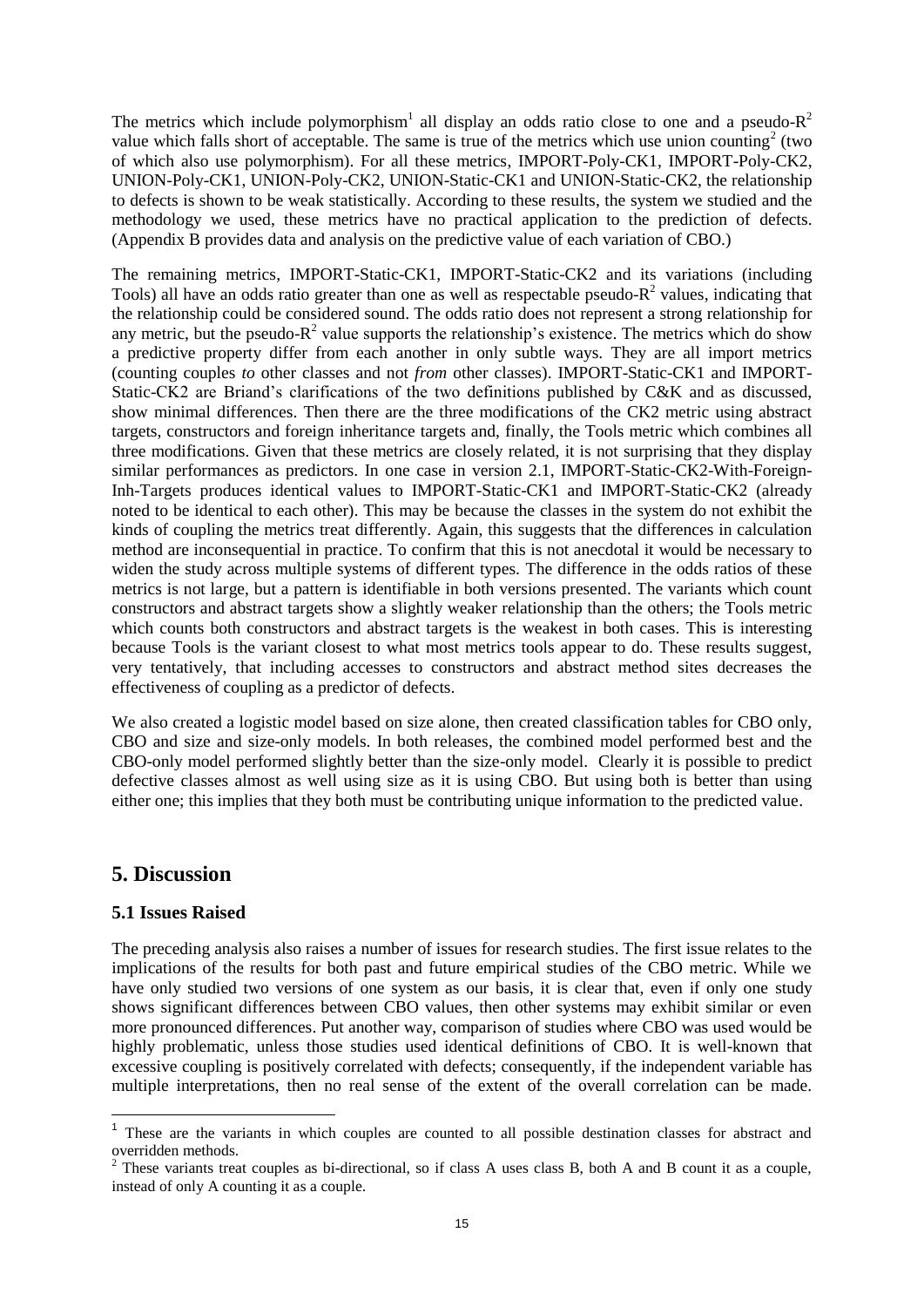Secondly, the study demonstrates, in a clear way, that making the assumptions explicit about what data is being collected is crucial to the conclusions that can be drawn. In our study, the choice of tool seems to determine what variety of CBO is collected; however, a developer or researcher should be able to use *any* tool available and be confident that the same data is being collected (or at the very least that there is an explanation of any variation from a standard definition) [Lincke2008]. At the moment, this is not the case. It is evident that a set of standards needs to be agreed on a core definition of CBO that all tools abide by, even at this stage in the lifetime of the CBO. There are also issues related to how easy it would be to replicate any study of coupling; any researchers would need to use the same tool as the original study and this is not always possible. Replication is difficult enough without the additional burden of interpreting the semantics of the metrics used. Some further interesting parallels and differences with the work of English et al., [English2009] can be shown from our results and these also point to important and potential areas of study. In their paper, CBO consistently showed itself to be a better predictor of defective or non-defective classes than other metrics (it performed even better than LOC and WMC as measures); however, no metric was found to be particularly good at predicting 'highly' defect-prone classes. In our paper, we *only* considered the former i.e., the relationship between CBO and whether a class was either 'defective' or 'not defective' (a binary distinction). This limits a comparison between our work and the work of English et al., to a certain extent, since only one of their four research questions maps to our study. However, it would be interesting to explore the *extent* of class defect-proneness and the relationship that such classes have with CBO in the two systems as further study. To do this would require both CBO and defects to be tracked across multiple versions of systems over time and this is a major empirical undertaking. In the work of English et al., C&K's Response for a Class (RFC) metric, essentially a coupling metric, also showed itself to be a good predictor of defect-prone classes. In this paper, we did not consider the relationship between CBO and RFC. To do so would have required an in-depth dissection of the RFC metric and then a comparison with CBO. The RFC metric is one of the C&K metrics that remains highly utilised in empirical studies yet difficult to understand. Interpreting the values it gives is also problematic and this rendered the metric less useful than the CBO. In their concluding remarks, English et al., also allude to further work examining the 'severity' of a defect and its relationship with CBO and this is an aspect that might also inform the results or our study. The problem of course is that defect severity is subjective only. Finally, we found that a combination of predictors performed better than any single metric (i.e., LOC and CBO rather than CBO by itself). In this sense, it would be interesting and informative to replicate our study using this result with the same data used by English et al. Overall, the results of English et al., justify the extensive use of CBO in empirical studies since there can be little doubt of the link between CBO and defects. In effect, our study reflects how careful we need to be in defining and interpreting coupling-based metrics, despite acknowledging that fact.

It is important to note that class size has intuitive relationships with both measures of coupling such as CBO and the propensity for defects [McIntosh2016; Koru2009]. A larger class contains more code and thus more opportunities for both couples to other classes and defective code to be present. CBO is therefore unlikely to be independent of class size and this is commonly measured by means of Pearson or Spearman correlations (Pearson's is a parametric measure making assumptions about the distribution, while Spearman's is non-parametric). Our tool for calculating the various CBO values operates on Java byte-code rather than the source code and therefore LOC values were not readily available. Instead, we followed the practice of Briand et al., [Briand1999] and measured class size as a count of the number of methods implemented in the class. We included constructors in this count as the aim was to approximate the amount of code the class consisted of. This was then correlated to the variant CBO metrics using Spearman's rho. The results are shown in Appendix A. The correlation values range between 0.36 and 0.54 for version 2.1 and 0.45 and 0.65 for version 3.1. These results confirm that all the variants of CBO have some overlap with class size (an effect that is slightly more pronounced in version 3.1 of the system). In most cases, the values are around 0.5 and could be described as only moderately positive [Briand1999]. Whilst this suggests that class size might also display a relationship with defects, we did not model this by regression as our aim was to compare variations of CBO with each other, rather than different metrics altogether. Since multiple correlations have been computed the *p*-values were adjusted to control for the false discovery rate. We therefore checked for the adjustment using the Benjamini-Hochberg False Discovery Rate (BHFDR)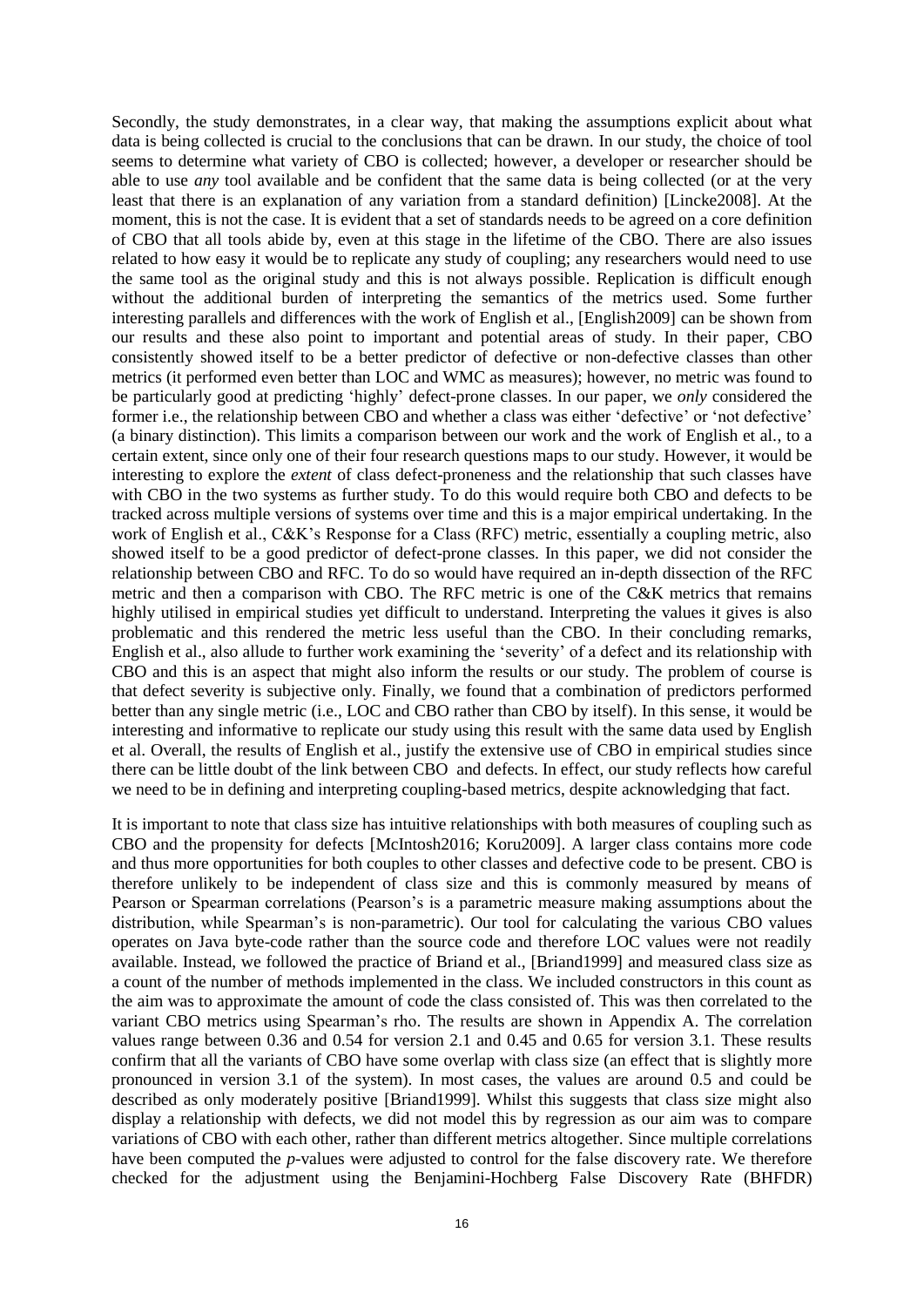[Benjamini1995] test. The test is designed to control for the expected proportion of incorrectly rejected observations (i.e., Type I errors). We found from the analysis that all *p-*values were all at least eleven places below the point. So, this would not affect the validity of the conclusions we have drawn. Table 6 shows the computed values.

|                                            | version 2.1     |               |                 | version 3.1   |
|--------------------------------------------|-----------------|---------------|-----------------|---------------|
| Metric                                     | <i>p</i> -value | <b>BH FDR</b> | <i>p</i> -value | <b>BH FDR</b> |
| IMPORT_POLY_CK1                            | 2.43E-11        | 2.43E-11      | 8.26E-19        | 9.01E-19      |
| IMPORT_POLY_CK2                            | 2.43E-11        | 2.43E-11      | 1.17E-18        | 1.17E-18      |
| <b>IMPORT STATIC CK1</b>                   | 1.20E-21        | 2.40E-21      | 2.89E-32        | 1.73E-31      |
| IMPORT_STATIC_CK2                          | 1.20E-21        | 2.40E-21      | 7.00E-32        | 2.41E-31      |
| IMPORT STATIC CK2 PLUS ABSTRACT TARGETS    | 3.66E-25        | 4.39E-24      | 1.11E-32        | 1.33E-31      |
| IMPORT STATIC CK2 PLUS CONSTRUCTORS        | 2.48E-22        | 9.90E-22      | 4.23E-31        | 8.47E-31      |
| IMPORT STATIC CK2 WITH FOREIGN INH TARGETS | 1.20E-21        | 2.40E-21      | 8.02E-32        | 2.41E-31      |
| <b>IMPORT TOOLS</b>                        | 1.21E-24        | 7.27E-24      | 3.75E-31        | 8.47E-31      |
| UNION POLY CK1                             | 5.56E-12        | 6.67E-12      | 7.19E-22        | 1.08E-21      |
| UNION POLY CK2                             | 5.56E-12        | 6.67E-12      | 1.09E-21        | 1.45E-21      |
| UNION STATIC CK1                           | 4.60E-15        | 6.89E-15      | 5.32E-22        | 9.12E-22      |
| UNION STATIC CK2                           | $4.60E-15$      | 6.89E-15      | 1.25E-21        | 1.50E-21      |

Table 6. Benjamini-Hochberg False Discovery Rate analysis

# **5.2 Threats to validity**

We also need to be mindful of a number of threats to the validity of the study presented. Firstly, we only studied two versions of one system, severely limiting the external validity of the study. However, we did not embark on this study with the intention of providing a large number of systems as an empirical basis. The aim of the study was to demonstrate, even for just a single system how varied (or otherwise) the CBO data could be. In that sense, the paper is different from an empirical study where we would try to analyse as many systems as possible to limit the external threat posed [Easterbrook2008].

Secondly, the basis of our study is that collecting coupling data accurately is of critical importance to understanding systems and drawing conclusions. However, it may be that in industry all that is usually required is a rough estimate of how much coupling there is in a class as a guide to re-engineering and similar activities. In that case, the differences may not be as relevant or as important as we portray.

Thirdly, the use in the study of two subsequent versions of the same system (JDT Core 2.1 and 3.1) suggests that there might be defects reported only against version 3.1 (but already present in version 2.1) or reported against both versions. In defence of this threat, version 2.1 (March 2003) was followed by three maintenance releases and a major release 3.0 (June 2004) with two subsequent maintenance releases of its own. Version 3.1 came after that in June 2005. We feel that the presence of a major release between the two studied systems to a certain extent minimises the carry-over of issues. Moreover, while version 2.1 was receiving maintenance releases, version 3.0 development was taking place on a separate branch. Finally, we have only studied certain combinations of CBO variants in this paper. Other variants might have illustrated or uncovered other interesting traits. However, we made a conscious decision to include what we understood to be the key combinations and those most likely to illustrate the point we were trying to make.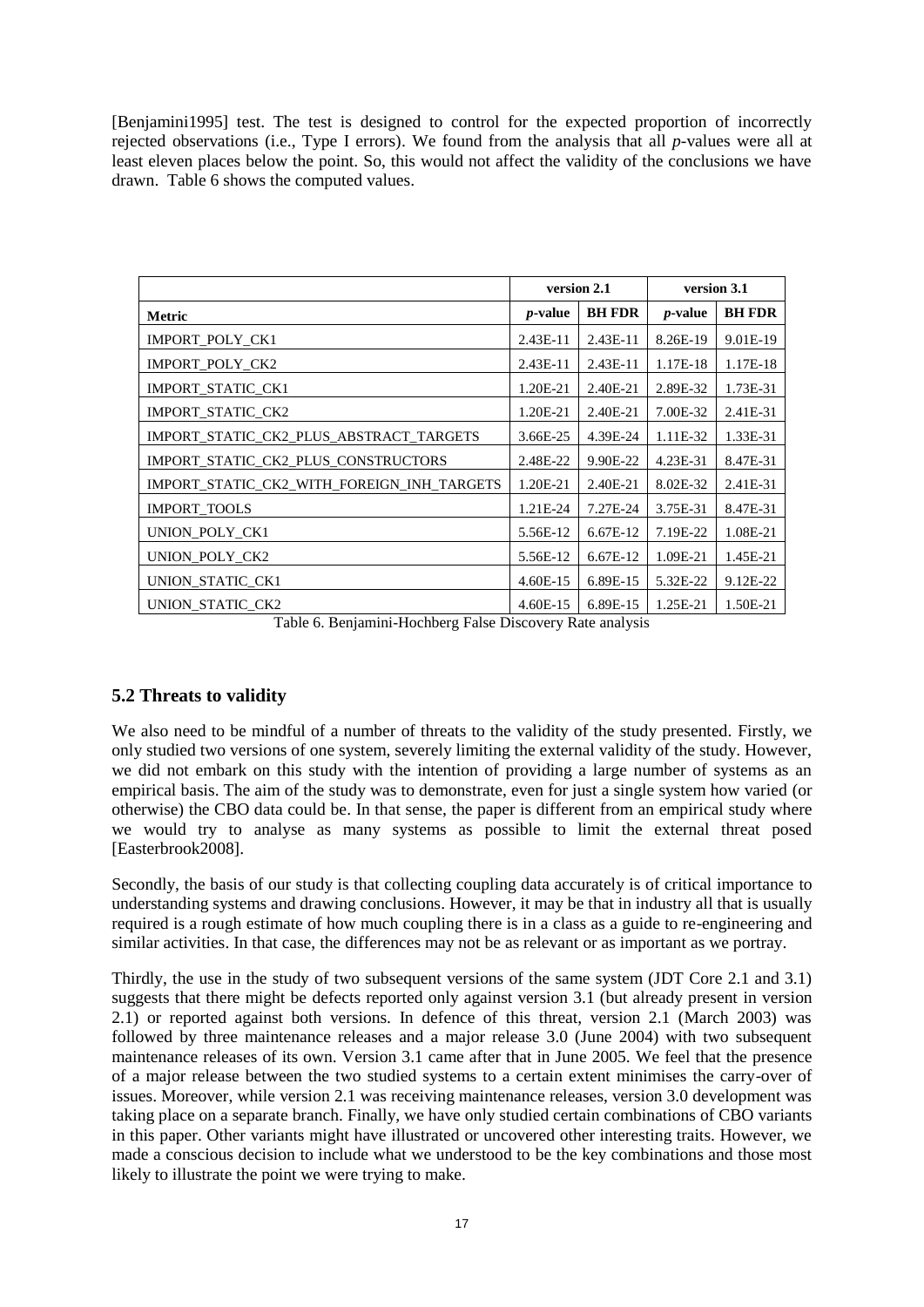# **6. Conclusions and further work**

In this paper, we used a set of collected metrics representing the different computational definitions of CBO as a basis of a study of its variations. The metrics were calculated for a single, large-scale Java system using a bespoke tool and logistic regression then used to correlate them with defect data obtained from the system's version tracking records. In terms of results, the different variations of CBO showed significantly different correlations to defects. In particular, we found that the metrics could be divided into two groups: those that exhibit a predictive property and those that do not. It is clear from the study that clarification or unambiguous re-definition of CBO is both desirable and essential for a general consensus on its use and application. Otherwise, it will become impossible to compare the results of empirical studies where CBO is used. Researchers need to be aware of the different applications of the metric and the actual method of calculation being used if conclusions and comparisons can be made as a result.

In terms of further work, we would like to run the collection tool on more systems and from different application domains. This might inform the results presented in this paper. It would also be useful to re-visit some past empirical studies to see whether different results would have been reported had different calculations of the CBO been used. Of course, the problem with this sort of study is that it relies on having the original data available and the problems that inevitably arise when conducting a replication. The tool and data used in this paper are available freely for other researchers to use; the data especially is available on request of the lead author. Finally, it would be interesting to undertake a similar study but using incoming and outgoing coupling metrics (i.e., by decomposing CBO into its two constituent parts).

# **Acknowledgements**

This work was partly funded by a grant from the UK's Engineering and Physical Sciences Research Council (EPSRC) under grant numbers: EP/L011751/1 and EP/M024083/1.

# **References**

[Arcelli2011] Arcelli Fontana, F., Mariani, E., Morniroli, A., Sormani, R., Tonello, A., An Experience Report on Using Code Smells Detection Tools, International Conference on Software Testing, Workshops 2011: pages 450-457.

[Arisa2005] VizzAnalyzer, available from: [arisa.se/vizz\\_analyzer.php.](http://www.arisa.se/vizz_analyzer.php)

[Basili1996] Basili, V. R., Briand, L. C. and Melo, W. L. (1996) A validation of object-oriented design metrics as quality indicators, IEEE Transactions on Software Engineering, 22 (10), pp. 751- 761.

[Benjamini1995] Benjamini, Y., Hochberg, Y., Controlling the false discovery rate: a practical and powerful approach to multiple testing, Journal of the Royal Statistical Society, Series B, 57 (1): 289– 300, 1995.

[Borland2008] Borland (2008) Together, 12.5, Available from: http://www.borland.com/products/together/ [Accessed 08 July 2013].

[Bowring2004] Bowring, J.F., Rehg, J.M., Harrold, M.J., Active learning for automatic classification of software behavior. ACM/SIGSOFT International Symposium on Software Testing and Analysis, Boston, Massachusetts, 195-205, 2004.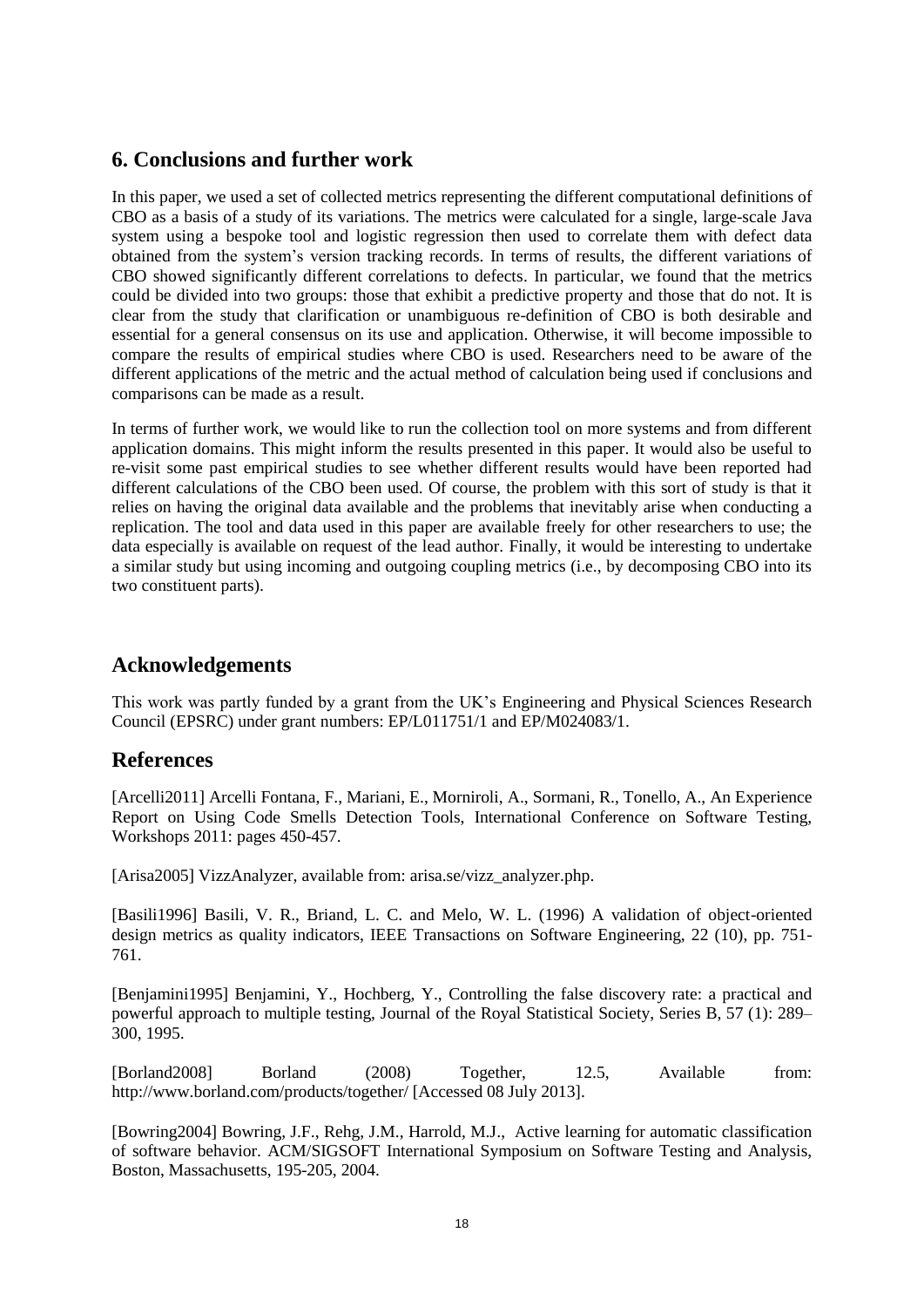[Brereton2007] Brereton, P., Kitchenham, B.A., Budgen, D., Turner, M., Khalil, M., Lessons from applying the systematic literature review process within the software engineering domain. Journal of Systems and Software 80(4): 571-583 (2007).

[Briand1998] Briand, L., Daly, J., Porter, V., and Wust, J., Predicting fault-prone classes with design measures in object-oriented systems, Proceedings International Symposium on Software Reliability Engineering, Paderborn, Germany, 1998, pp. 334-343.

[Briand1999] Briand, L. C., Wüst, J. K., Ikonomovski, S. V. and Lounis, H. (1999) Investigating quality factors in object-oriented designs: an industrial case study, Proceedings of the International Conference on Software Engineering, pp. 345-354, 1999.

[Briand1999] Briand, L. C., Daly, J. W. and Wüst, J. K. (1999) A unified framework for coupling measurement in object-oriented systems, IEEE Transactions on Software Engineering, 25 (1), pp. 91- 121.

[Briand2000] Briand, L. C., Wüst, J. K., Daly, J. W. and Porter, D. V. (2000) Exploring the Relationships between Design Measures and Software Quality in Object-Oriented Systems, Journal of Systems and Software, 51 (3), pp. 245-273.

[Briand2001] Briand, L. C., Wüst, J. K. and Lounis, H. (2001) Replicated Case Studies for Investigating Quality Factors in Object-Oriented Designs, Empirical Software Engineering, 6 (1), pp. 11-58.

[Chhillar2011] Chhillar, R. S. and Nisha (2011) Empirical analysis of object-oriented design metrics for predicting high, medium and low severity faults using Mallows Cp, SIGSOFT Softw. Eng.Notes, 36 (6), pp. 1-9.

[Chidamber1998] Chidamber, S. R., Darcy, D. P. and Kemerer, C. F., Managerial use of metrics for object-oriented software: an exploratory analysis, IEEE Transactions on Software Engineering, 24 (8), pp. 629-639, 1998.

[Chidamber1994] Chidamber, S. R. and Kemerer, C. F. (1994) A metrics suite for object oriented design, IEEE Transactions on Software Engineering, 20 (6), pp. 476-493.

[Chidamber1991] Chidamber, S. R. and Kemerer, C. F. (1991) Towards a metrics suite for object oriented design, SIGPLAN Not., 26 (11), pp. 197-211.

[CodeSWAT2013] CodeSWAT.COM (2013) Analyst4j, 1.5, Available from: <http://www.codeswat.com/>

[Cox1958] Cox, D., The regression analysis of binary sequences (with discussion), Journal of the Royal Statistical Society B. 20: 215–242, 1958.

[Cruz2009] Cruz, A. E. C. and Ochimizu, K. (2009) Towards logistic regression models for predicting fault-prone code across software projects, 2009. 3rd International Symposium on Empirical Software Engineering and Measurement, pp. 460-463.

[Easterbrook2008] Easterbrook S., Singer J., Storey M.A., Damian D., Selecting Empirical Methods for Software Engineering Research. In: Shull F., Singer J., Sjøberg D.I.K. (eds.) Guide to Advanced Empirical Software Engineering. Springer, London, 2008.

[Eclipse2013] Eclipse Foundation (2013) Eclipse, Available from: http://www.eclipse.org.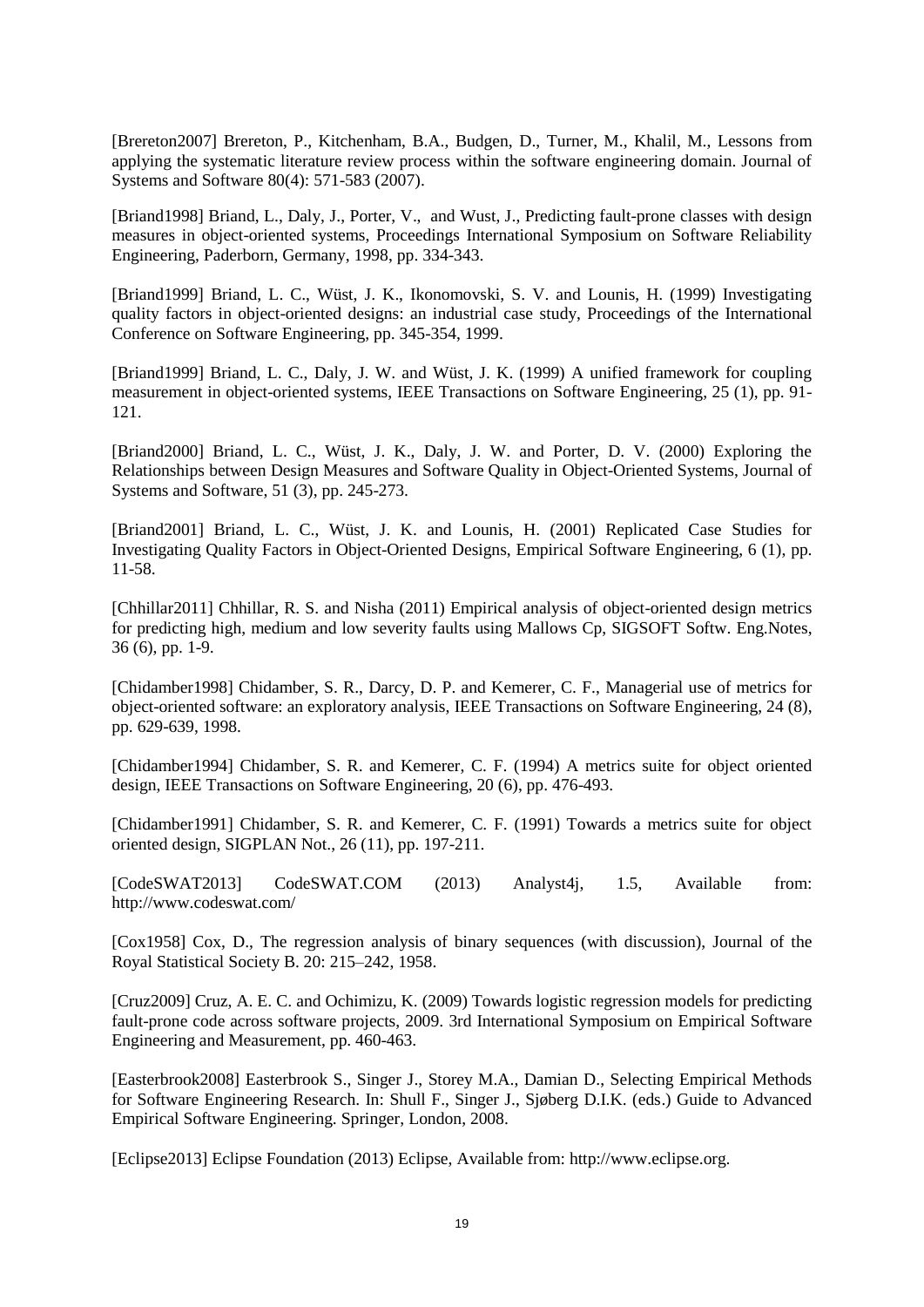[Elberzhager2014] Elberzhager, F., Münch, J., Rombach, D., Freimut, B., Integrating inspection and test processes based on context-specific assumptions. Journal of Software: Evolution and Process 26(4): 371-385 (2014)

[ElEmam2001] El Emam, K., Benlarbi, S., Goel, N. and Rai, S. N. (2001) The confounding effect of class size on the validity of object-oriented metrics, IEEE Transactions on Software Engineering, 27 (7), pp. 630-650.

[English2009] English, M., Exton, C., Rigon, I. and Cleary, B. (2009) Fault detection and prediction in an open-source software project, Proceedings of the 5th International Conference on Predictor Models in Software Engineering, Vancouver, British Columbia, Canada, New York, NY, USA: ACM, pp. 17:1-17:11.

[Gosling2015] Gosling, J., Joy, B., Steele, G., Bracha, G. and Buckley, A. (2015) The Java Language Specification, Java SE 8 Edition. Oracle Corporation.

[Gyimothy2005] Gyimothy, T., Ferenc, R. and Siket, I. (2005) Empirical validation of object-oriented metrics on open source software for fault prediction, IEEE Transactions on Software Engineering, 31 (10), pp. 897-910.

[Herzig2015] Herzig, K., Zeller, A., The impact of tangled code changes, Proceedings Working Conference on Mining Software Repositories, San Francisco, USA, 121-130, 2015.

[Herzig2013] Herzig, K., Just, S., Zeller, A., It's not a bug, it's a feature: how misclassification impacts bug prediction. International Conference on Software Engineering (ICSE), San Francisco, USA, pages 392-401, 2013.

[Johari2012] Johari, K. and Kaur, A. (2012) Validation of object oriented metrics using open source software system: an empirical study, SIGSOFT Softw.Eng.Notes, 37 (1), pp. 1-4.

[Jongeling2017] Jongeling, R., Sarkar, P., Datta, S., Serebrenik, A, On negative results when using sentiment analysis tools for software engineering research. Empirical Software Engineering, 22(5):2543-2584, 2017.

[Kitchenham2010] Kitchenham, B., What's up with software metrics? - A preliminary mapping study, Journal of Systems and Software 83(1):37-51, 2010.

[Koru2009] Güneş Koru, A., Zhang, D., El Emam, K., Liu, H., An Investigation into the Functional Form of the Size-Defect Relationship for Software Modules, IEEE Transactions on Software Engineering, 35(2): 293-304, 2009.

[Landman2014] Landman, D., Serebrenik, A., Vinju, J., Empirical Analysis of the Relationship between CC and SLOC in a Large Corpus of Java Methods, IEEE International Conference on Software Maintenance and Evolution, Victoria, Canada, 2014, pages 221-230.

[Lincke2008] Lincke, R., Lundberg, J. and Löwe, W. (2008) Comparing software metrics tools, in: Proceedings of the 2008 international symposium on Software testing and analysis, Seattle, WA, USA, New York, NY, USA: ACM, pp. 131-142.

[Littlefair2006] Littlefair, T. (2006) CCCC, 3.1.4. Available from: [http://cccc.sourceforge.net/.](http://cccc.sourceforge.net/)

[Louviere2000] Louviere, J. J., Hensher, D. A. and Swait, J. D. (2000) Stated Choice Methods: Analysis and Applications. Cambridge: Cambridge University Press.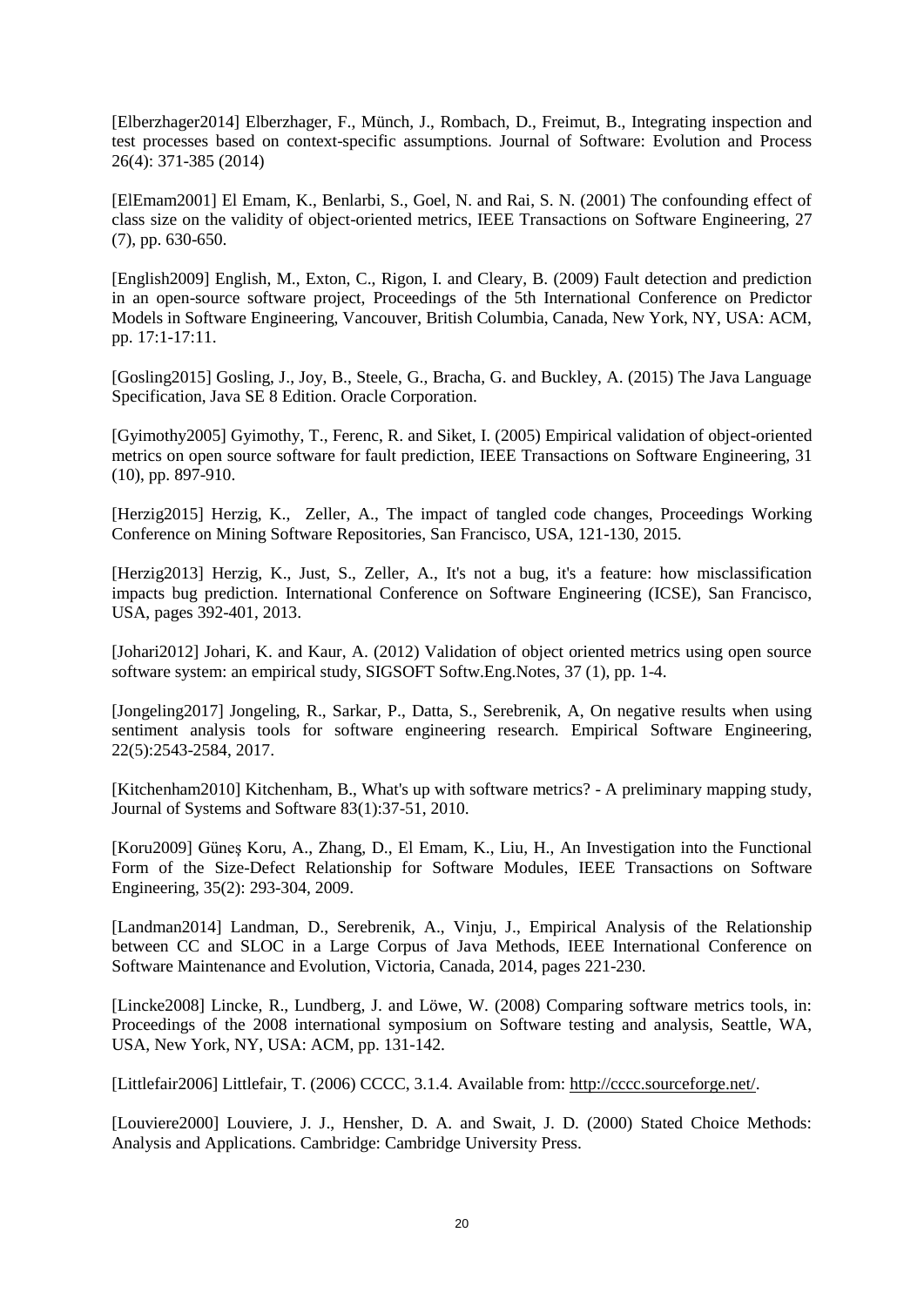[McCabe1976] McCabe, T., A Complexity Measure, IEEE Transactions on Software Engineering, 2(4):308–320, 1976.

[McIntosh2016] McIntosh, S., Kamei, Y., Adams, B., Hassan, A., An Empirical Study of the Impact of Modern Code Review Practices on Software Quality, Empirical Software Engineering 21(5): 2146- 2189, 2016.

[Martin1994] Martin, R. C. (1994) Object Oriented Design Quality Metrics: An analysis, Clean Coder, Uncle Bob Consulting LLC.

[Odysseus2011] Odysseus Software GmbH (2011) STAN, Available from: http://stan4j.com [Accessed 2011].

[Ping2002] Ping, Y., Systa, T. and Muller, H. (2002) Predicting fault-proneness using OO metrics. An industrial case study, 2002. Proceedings of the Sixth European Conference on Software Maintenance and Reengineering, pp. 99-107.

[Rosner2014] Rosner, P., Child, M. and Counsell, S. (2014) Visualising Java Coupling and Fault Proneness, 5th International Conference on Information Visualization and Applications, Lisbon, Portugal, 5-8 January 2014.

[Sauer2011] Sauer, F. (2011) Eclipse Metrics plug-in, Available from: http://metrics.sourceforge.net.

[Scientific2013] Scientific Toolworks, I. (2013) Understand, Available from: http://www.scitools.com.

[Shatnawi2008] Shatnawi, R. and Li, W. (2008) The effectiveness of software metrics in identifying error-prone classes in post-release software evolution process, Journal of Systems and Software, 81 (11), pp. 1868-1882.

[Singh2010] Singh, Y., Kaur, A. and Malhotra, R. (2010) Empirical validation of object-oriented metrics for predicting fault proneness models, Software Quality Control, 18 (1), pp. 3-35.

[Singh2009] Singh, Y., Kaur, A. and Malhotra, R. (2009) Software Fault Proneness Prediction Using Support Vector Machines, in: Proceedings of The World Congress on Engineering 2009, London, U.K., July 1-3, International Association of Engineers, pp. 240-245.

[Spinellis2012] Spinellis, D. (2012) CKJM, 1.9. Available from: http://www.spinellis.gr/sw/ckjm/

[Stevens1974] Stevens, W. P., Myers, G. J., Constantine, L. L., Structured design, IBM Systems Journal, 13(2): 115–139, 1974.

[Tang1999] Mei-Huei Tang, Ming-Hung Kao and Mei-Hwa Chen (1999) An empirical study on object-oriented metrics, Proceedings. Sixth International Software Metrics Symposium, pp. 242-249.

[Tiwari2018] Tiwari, S., Singh Rathore, S., Coupling and Cohesion Metrics for Object-Oriented Software: A Systematic Mapping Study, Proceedings of the 11th Innovations in Software Engineering Conference (ISEC '18). ACM, Article 8, 11 pages.

[Virtual2013] Virtual Machinery (2013) JHawk, Available from: http://www.virtualmachinery.com/jhawkprod.htm

[Wilkie2000] Wilkie, F. G. and Kitchenham, B., Coupling measures and change ripples in C++ application software, Journal of Systems and Software, 52 (2–3), pp. 157-164, 2000.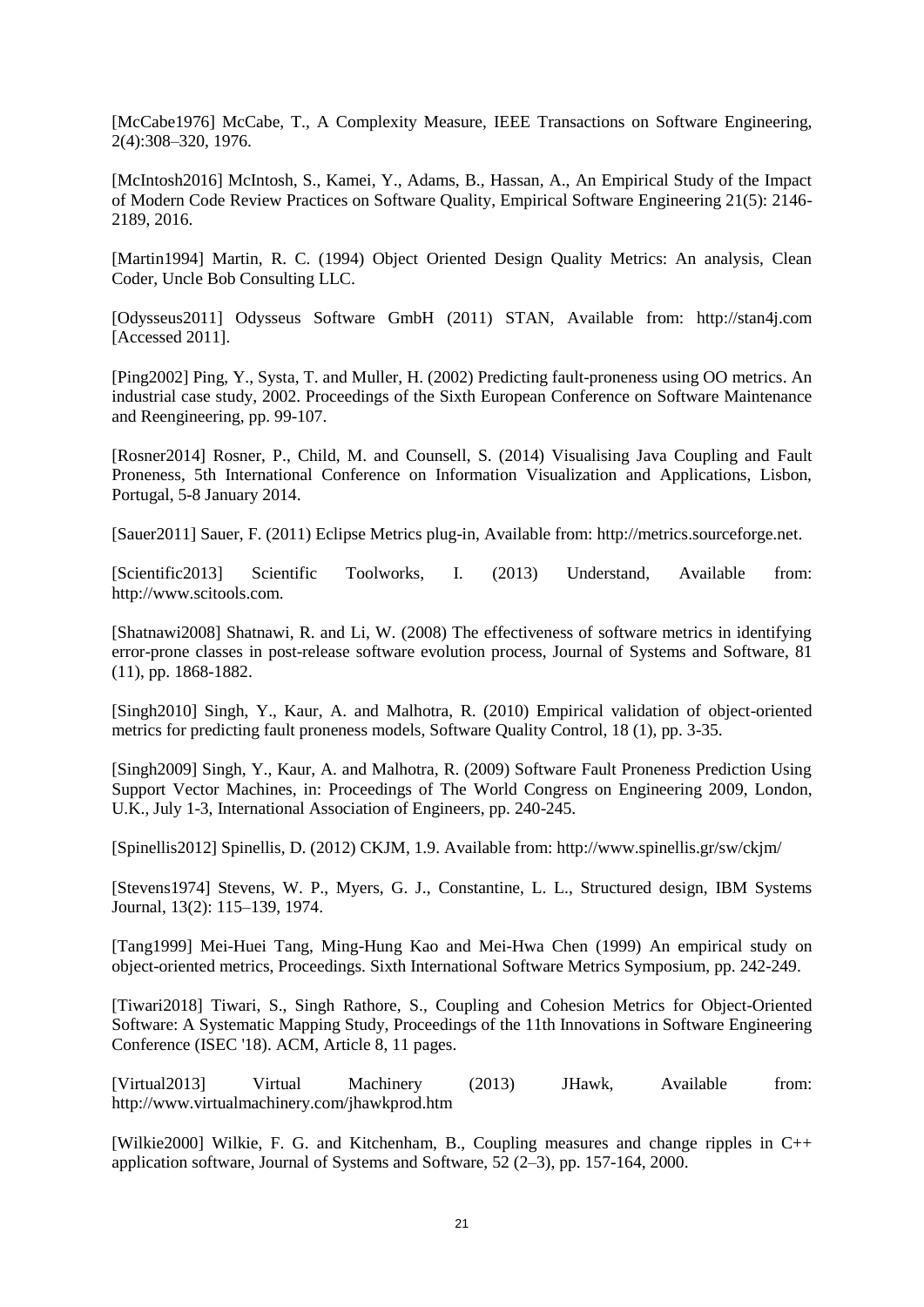[Yuming2006] Yuming, Z. and Leung, H. (2006) Empirical Analysis of Object-Oriented Design Metrics for Predicting High and Low Severity Faults, Software Engineering, IEEE Transactions on Software Engineering, 32 (10), pp. 771-789.

[Wohlin2014] Wohlin, C (2014) Guidelines for snowballing in systematic literature studies and a replication in software engineering. Empirical Assessment in Software Engineering, (EASE 2014). London, UK, 38:1-38:10

|  | Appendix $A - Size$ Correlations (v2.1 and v3.1 – Spearman's rho) |  |  |
|--|-------------------------------------------------------------------|--|--|
|--|-------------------------------------------------------------------|--|--|

| Metric $(v2.1)$                                   | <b>NUM METHODS</b> |
|---------------------------------------------------|--------------------|
| <b>IMPORT POLY CK1</b>                            | 0.36               |
| <b>IMPORT POLY CK2</b>                            | 0.36               |
| <b>IMPORT STATIC CK1</b>                          | 0.42               |
| <b>IMPORT STATIC CK2</b>                          | 0.42               |
| <b>IMPORT STATIC CK2 PLUS ABSTRACT TARGETS</b>    | 0.44               |
| <b>IMPORT STATIC CK2 PLUS CONSTRUCTORS</b>        | 0.44               |
| <b>IMPORT STATIC CK2 WITH FOREIGN INH TARGETS</b> | 0.42               |
| <b>IMPORT TOOLS</b>                               | 0.45               |
| <b>UNION POLY CK1</b>                             | 0.38               |
| <b>UNION POLY CK2</b>                             | 0.38               |
| <b>UNION STATIC CK1</b>                           | 0.54               |
| <b>UNION STATIC CK2</b>                           | 0.54               |
|                                                   |                    |
| Metric $(v3.1)$                                   | <b>NUM METHODS</b> |
| <b>IMPORT POLY CK1</b>                            | 0.49               |
| <b>IMPORT POLY CK2</b>                            | 0.47               |
| <b>IMPORT STATIC CK1</b>                          | 0.54               |
| <b>IMPORT STATIC CK2</b>                          | 0.49               |
| <b>IMPORT STATIC CK2 PLUS ABSTRACT TARGETS</b>    | 0.50               |
| <b>IMPORT STATIC CK2 PLUS CONSTRUCTORS</b>        | 0.53               |
| <b>IMPORT STATIC CK2 WITH FOREIGN INH TARGETS</b> | 0.50               |

IMPORT TOOLS 0.54 UNION POLY CK1 0.46 UNION POLY CK2 0.45 UNION STATIC CK1 0.65 UNION STATIC CK2 0.63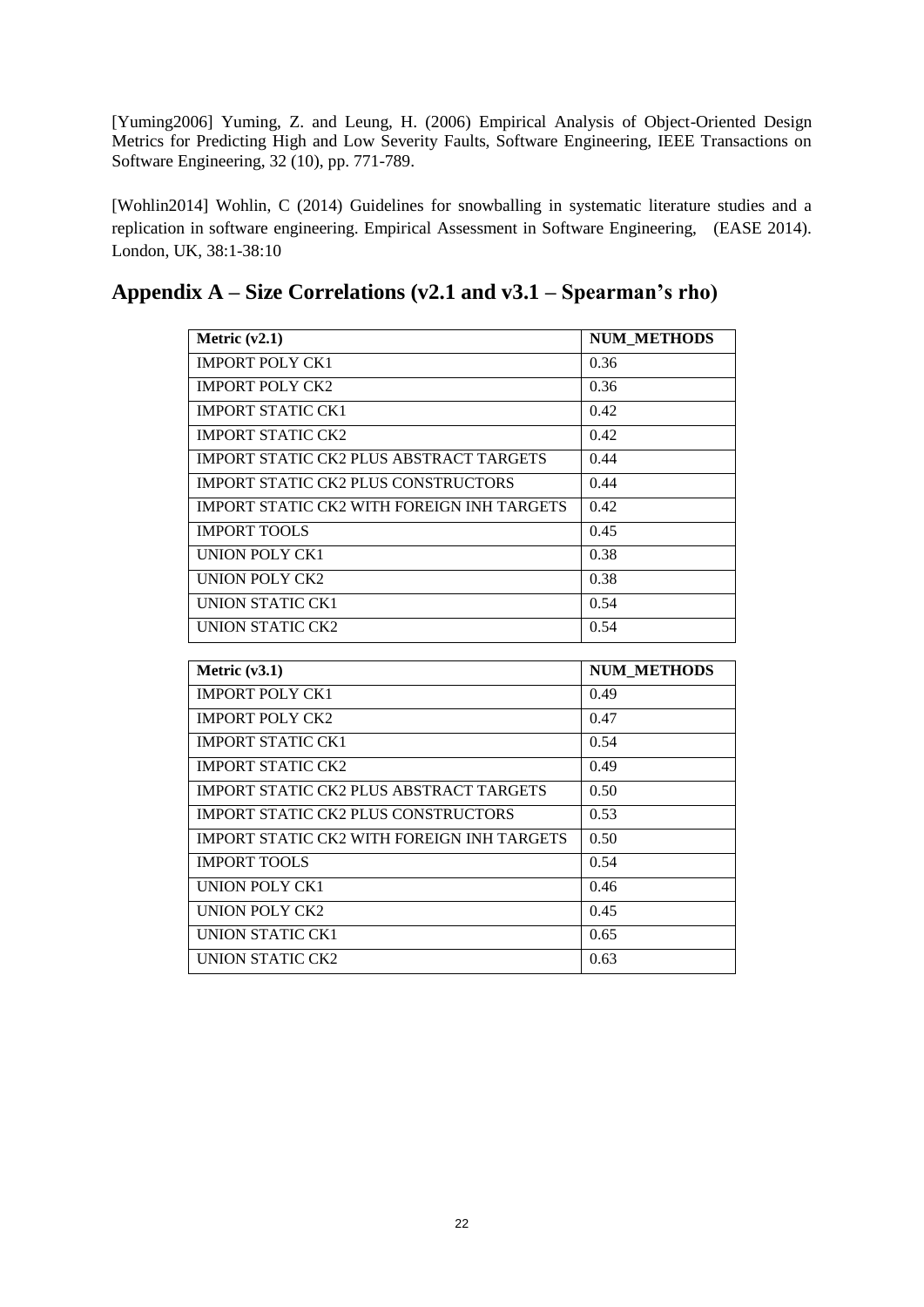# Appendix  $B - CBO$  as a predictor  $(v2.1$  and  $v3.1)$

To assess the effectiveness of the CBO metrics at defect prediction the regression model was used to build classification tables comparing the classes predicted as being defective to those recorded as being defective. Where the regression model gave a probability of 0.5 or more it was interpreted as a prediction of a defective class; Tables B.1 and B.2 show the results for versions 2.1 and 3.1 of the system. It can be observed that the various metrics display differing predictive properties. Those that achieve at least a 25% improvement over the results expected for proportional by-chance predictions are indicated as significant. It can be noted that even the best of these metrics incorrectly identify defective classes as non-defective more often than they correctly identify defective classes, however, given that metrics such as CBO are usually used along with other metrics in multivariate models and that our aim is to compare versions of CBO rather than establish it as a defect predictor *per se*, these flaws have little impact on this study.

| Cases: 685 of which 148 true (t) and 537 false (f). Proportional By-Chance-Accuracy Rate: 66.12% |                 |                  |           |            |              |  |  |
|--------------------------------------------------------------------------------------------------|-----------------|------------------|-----------|------------|--------------|--|--|
| <b>Metric</b>                                                                                    | <b>Correct</b>  | <b>Incorrect</b> | % Correct | % Improved | Sig?         |  |  |
| <b>IMPORT POLY CK1</b>                                                                           | 543 (20t, 523f) | 142 (128t, 14f)  | 79.27%    | 19.88%     | <b>FALSE</b> |  |  |
| <b>IMPORT POLY CK2</b>                                                                           | 543 (20t, 523f) | 142 (128t, 14f)  | 79.27%    | 19.88%     | <b>FALSE</b> |  |  |
| <b>IMPORT STATIC CK1</b>                                                                         | 575 (52t, 523f) | 110 (96t, 14f)   | 83.94%    | 26.94%     | <b>TRUE</b>  |  |  |
| <b>IMPORT STATIC CK2</b>                                                                         | 575 (52t, 523f) | 110 (96t, 14f)   | 83.94%    | 26.94%     | <b>TRUE</b>  |  |  |
| <b>IMPORT STATIC CK2</b><br><b>ABSTRACT</b><br><b>PLUS</b><br>TARGETS                            | 574 (58t, 516f) | 111(90t, 21f)    | 83.80%    | 26.72%     | <b>TRUE</b>  |  |  |
| <b>IMPORT STATIC CK2</b><br><b>PLUS</b><br><b>CONSTRUCTORS</b>                                   | 573 (53t, 520f) | 112 (95t, 17f)   | 83.65%    | 26.50%     | <b>TRUE</b>  |  |  |
| <b>IMPORT STATIC CK2</b><br>WITH FOREIGN INH<br><b>TARGETS</b>                                   | 575 (52t, 523f) | 110 (96t, 14f)   | 83.94%    | 26.94%     | <b>TRUE</b>  |  |  |
| <b>IMPORT TOOLS1</b>                                                                             | 578 (58t, 520f) | 107(90t, 17f)    | 84.38%    | 27.61%     | <b>TRUE</b>  |  |  |
| UNION POLY CK1                                                                                   | 545 (20t, 525f) | 140 (128t, 12f)  | 79.56%    | 20.32%     | <b>FALSE</b> |  |  |
| UNION POLY CK2                                                                                   | 545 (20t, 525f) | 140 (128t, 12f)  | 79.56%    | 20.32%     | <b>FALSE</b> |  |  |
| UNION STATIC CK1                                                                                 | 548 (28t, 520f) | 137 (120t, 17f)  | 80.00%    | 20.98%     | <b>FALSE</b> |  |  |
| UNION STATIC CK2                                                                                 | 548 (28t, 520f) | 137 (120t, 17f)  | 80.00%    | 20.98%     | <b>FALSE</b> |  |  |

Table B.1 Defect prediction performance in version 2.1